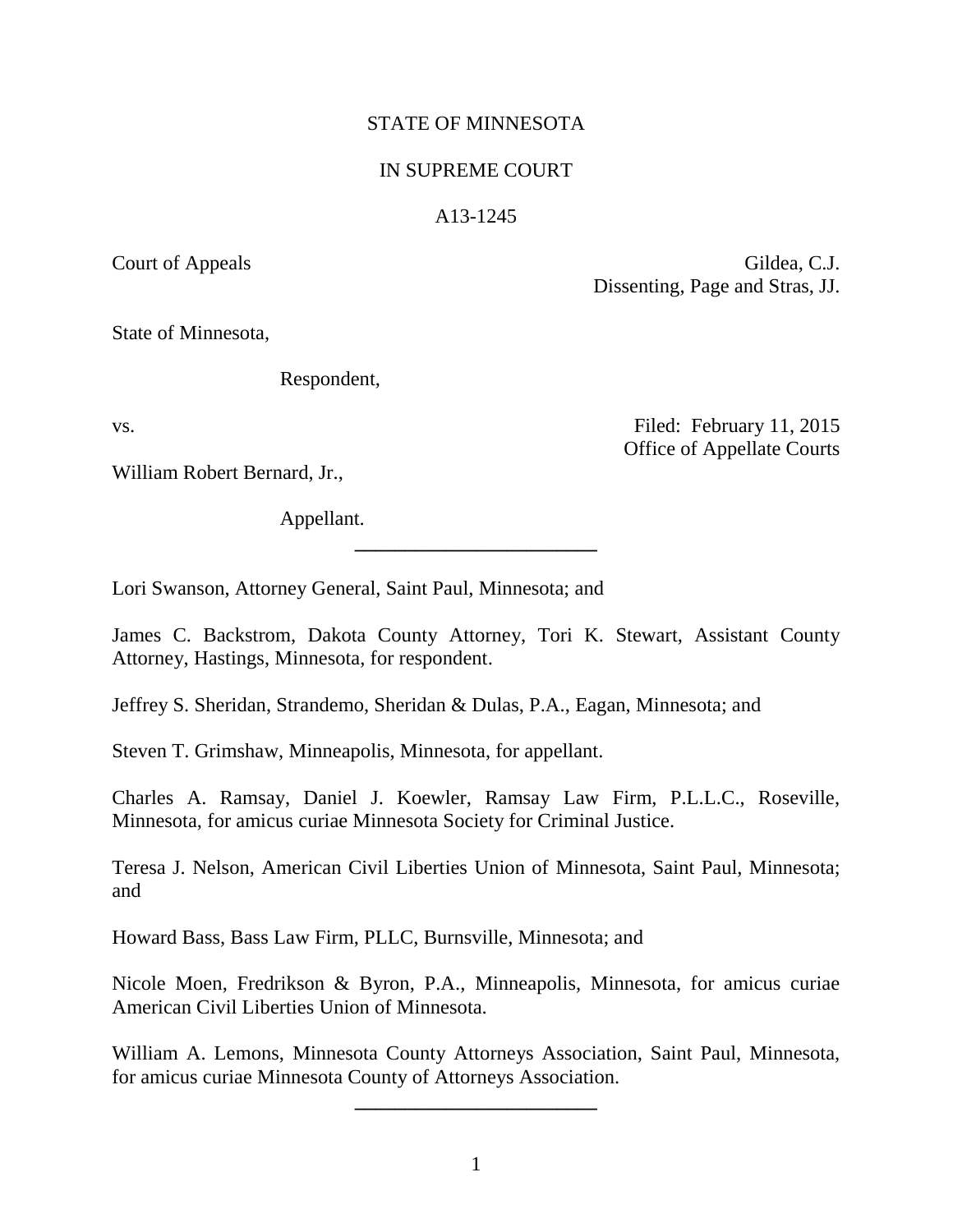## S Y L L A B U S

1. Because a warrantless search of appellant's breath would have been constitutional as a search incident to a valid arrest, charging appellant with violating Minn. Stat. § 169A.20, subd. 2 (2014), for refusing to take a breathalyzer in this circumstance does not implicate a fundamental right.

2. Because Minn. Stat. § 169A.20, subd. 2, is a reasonable means to a permissive object, it does not violate appellant's right to due process under the United States or Minnesota Constitutions.

Affirmed.

## O P I N I O N

GILDEA, Chief Justice.

Minnesota law makes it a crime for a driver to refuse a request to take a chemical test to detect the presence of alcohol if certain conditions are met, including that the driver has been validly arrested for driving while impaired. Minn. Stat. § 169A.20, subd. 2 (2014). The question presented in this case is whether Minn. Stat. § 169A.20, subd. 2 ("test refusal statute"), violates appellant William Robert Bernard's right to due process under the United States or Minnesota Constitutions by criminalizing his refusal to consent to an unconstitutional search. The district court held the test refusal statute was unconstitutional as applied to Bernard, but the court of appeals reversed. Because we conclude that the breath test the police asked Bernard to take would have been constitutional as a search incident to a valid arrest, and as a result, charging Bernard with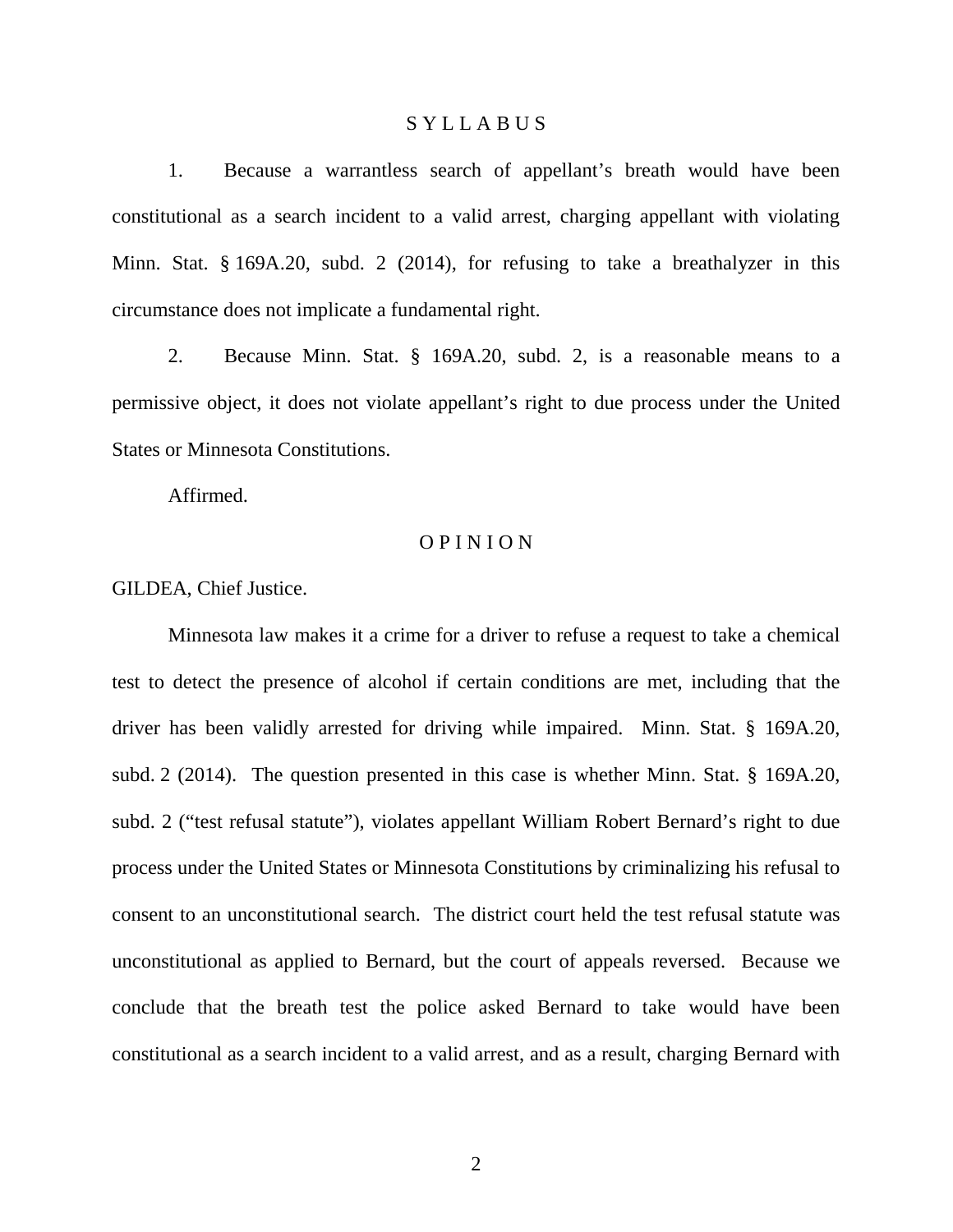criminal test refusal does not implicate a fundamental right, and that the test refusal statute is a reasonable means to a permissive object, we affirm.

This case arises from a report that police received on August 5, 2012, that three intoxicated men were attempting to get a boat out of the water at a boat launch in South Saint Paul. When police arrived at the boat launch, a witness told the officers that the men's truck became stuck in the river while they were trying to pull their boat out of the water. The witness also said that the driver of the truck was in his underwear. The officers approached the three men and saw that the truck's axle was hanging over the edge of the pavement. One of the men, appellant William Robert Bernard, was in his underwear. The officers could smell a strong odor of alcohol coming from the group. Bernard admitted to police that he had been drinking, but he and the other men denied driving the truck. Several additional witnesses identified Bernard as the driver and described him stumbling from the boat to the truck. As the officers questioned Bernard, they noted that his breath smelled of alcohol, he had bloodshot, watery eyes, and he was holding the keys to the truck.Bernard refused to perform field sobriety tests.

The officers arrested Bernard on suspicion of driving while impaired ("DWI") and took him to the South Saint Paul police station. The officers read Bernard the Minnesota Implied Consent Advisory as required by Minn. Stat. § 169A.51, subd. 2 (2014). Specifically, police advised Bernard that Minnesota law required him to take a chemical test, that refusal to take a test was a crime, and that he had a right to consult with an attorney so long as there was not an unreasonable delay in the administration of the test. Police also gave Bernard an opportunity to contact an attorney. Bernard called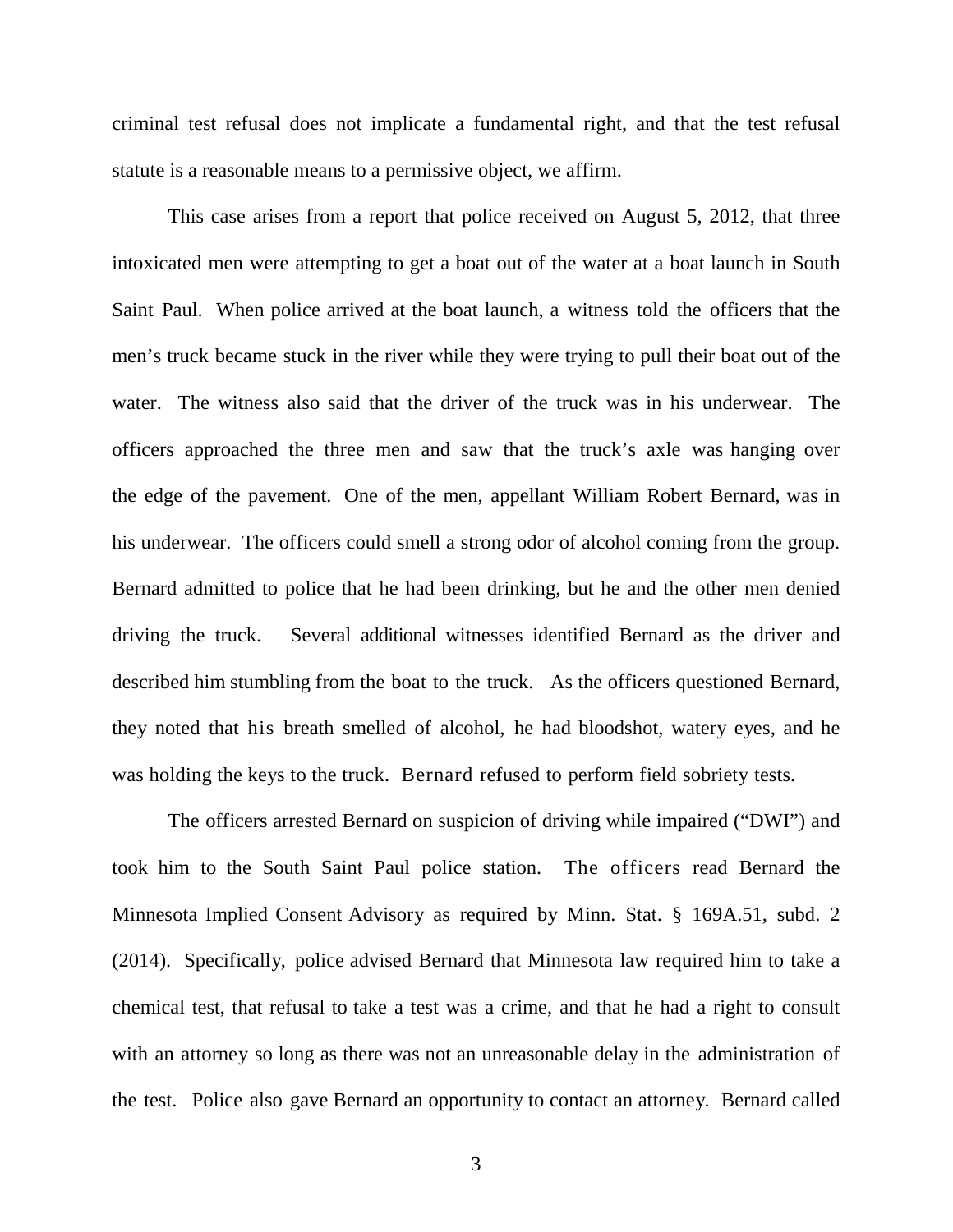his mother instead. After the call to his mother, Bernard told the officers he did not need any more time and refused to take a breath test.

The State charged Bernard with two counts of first-degree test refusal, Minn. Stat.  $\S$ § [1](#page-3-0)69A.20, subd. 2, 169A.24 (2014).<sup>1</sup> Bernard filed a motion to dismiss, arguing that the test refusal statute violated due process because the statute makes it a crime to refuse an unreasonable, warrantless search of a driver's breath. The district court ruled that the test refusal statute was not unconstitutional on its face but dismissed the charges after concluding that the police lacked a lawful basis to search Bernard without a warrant. The court of appeals reversed, holding that prosecuting Bernard for refusal to take a breath test did not violate his due process rights because the facts of the case established that the officers had probable cause and could have secured a warrant to search Bernard's breath. We granted review.

## I.

The test refusal statute, Minn. Stat. § 169A.20, subd. 2, makes it a crime to refuse a chemical test administered to detect the presence of alcohol in certain circumstances. *Id.* ("It is a crime for any person to refuse to submit to a chemical test of the person's blood, breath, or urine under section 169A.51 (chemical tests for intoxication) or 169A.52 (test refusal or failure; revocation of license)."). These circumstances include

<span id="page-3-0"></span><sup>&</sup>lt;sup>1</sup> A person is guilty of first-degree driving while impaired or criminal test refusal if that person "commits the violation within ten years of the first of three or more qualified prior impaired driving incidents." Minn. Stat. § 169A.24, subd. 1(1). A "qualified prior impaired driving incident" includes prior impaired driving convictions. Minn. Stat. § 169A.03, subd. 22 (2014). Bernard has four impaired driving convictions since 2006.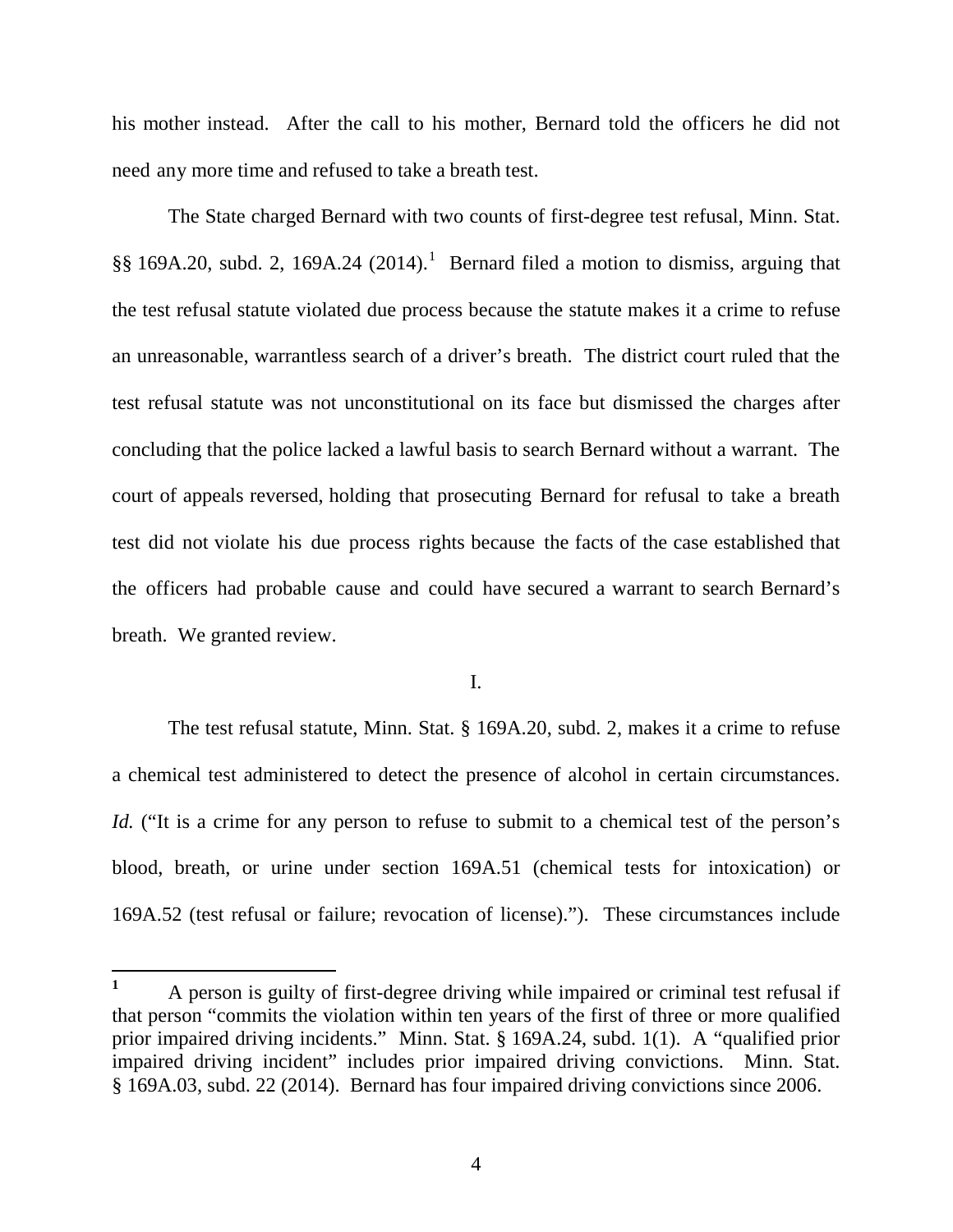when an officer has probable cause to believe the person was driving, operating, or in physical control of a motor vehicle while under the influence of alcohol and the police have read the person the implied-consent advisory. *See* Minn. Stat. § 169A.51, subds. 1-2.

Bernard argues that Minnesota's test refusal statute, as applied to him, violates his right to substantive due process because it criminalizes his Fourth Amendment right to refuse an unconstitutional, warrantless search.<sup>[2](#page-4-0)</sup> The Fourth Amendment protects "[t]he right of the people to be secure in their persons, houses, papers, and effects, against unreasonable searches and seizures."<sup>[3](#page-4-1)</sup> U.S. Const. amend. IV. The "ultimate measure" of a permissible government search under the Fourth Amendment is reasonableness. *Vernonia Sch. Dist. 47J v. Acton*, 515 U.S. 646, 652 (1995). Because Bernard bases

<span id="page-4-0"></span><sup>&</sup>lt;sup>2</sup> Bernard's brief states that "the district court should have found the statute unconstitutional on its face." But Bernard makes no argument in his brief explaining how the statute is unconstitutional in all applications. *United States v. Salerno*, 481 U.S. 739, 745 (1987) (stating that a facial challenge is "the most difficult challenge to mount successfully, since the challenger must establish that no set of circumstances exists under which the Act would be valid"). Instead, Bernard's brief is devoted to arguing that Minnesota's test refusal law is unconstitutional as applied to him in this case. We therefore treat Bernard's appeal as an as-applied challenge. *See Melina v. Chaplin*, 327 N.W.2d 19, 20 (Minn. 1982) (stating that an issue "not argued in the briefs" is waived). In addition, counsel for Bernard seemed to make a broader argument at the hearing on this matter, asserting that the statute is unconstitutional on its face because there is not a categorical exception to make all warrantless breath tests under the statute constitutional. We will not consider this argument because Bernard did not raise it in his brief. *State v. Morrow*, 834 N.W.2d 715, 724 n.4 (Minn. 2013) (stating that an issue argued at oral argument, but not raised in the briefs is waived).

<span id="page-4-1"></span><sup>3</sup> Bernard also references the Minnesota Constitution's prohibition against unreasonable searches and seizures. *See* Minn. Const. art. I, § 10. Bernard, however, is not asking us to extend broader search and seizure protection under the Minnesota Constitution than what the Fourth Amendment affords.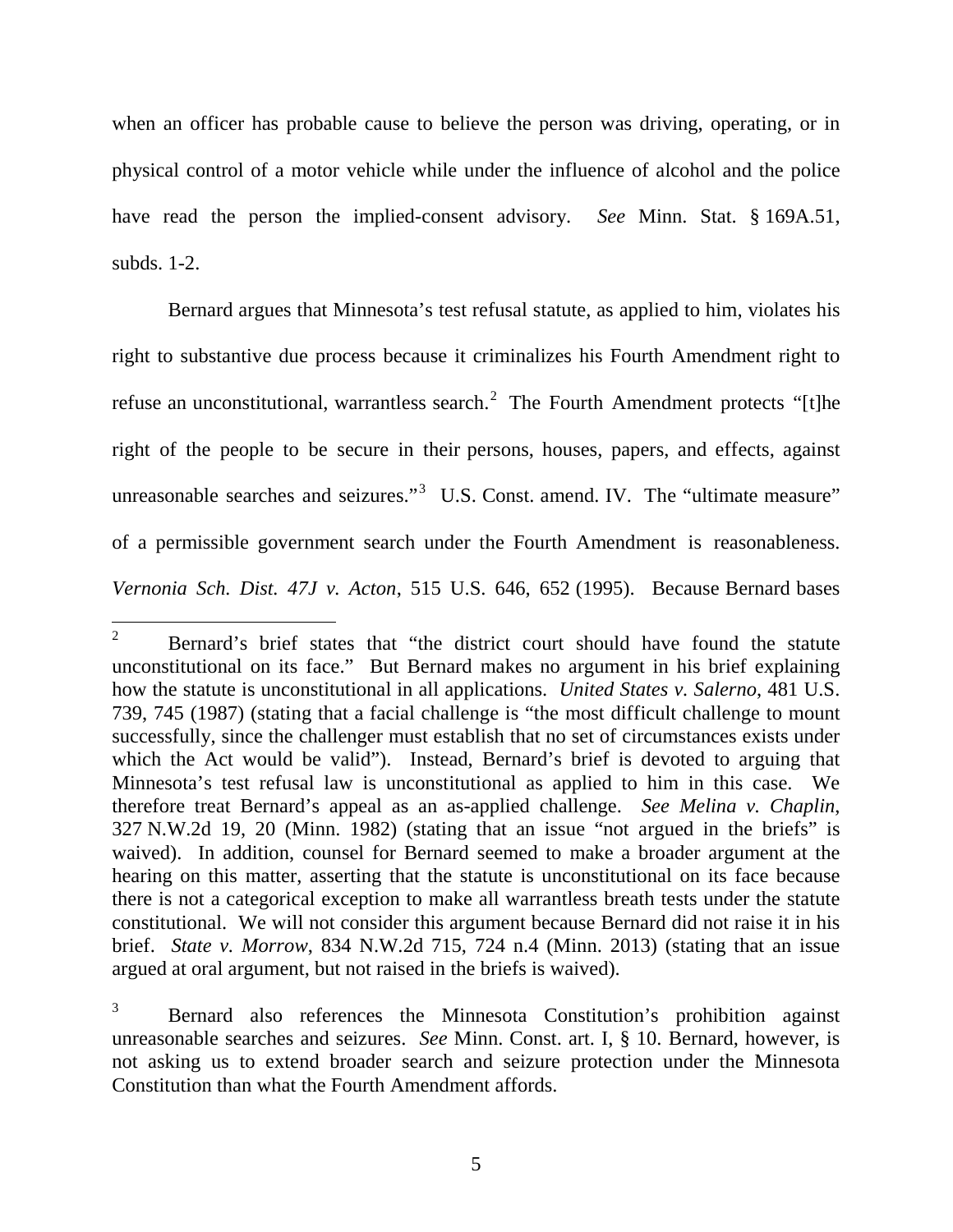his due process argument on a Fourth Amendment violation, we turn first to the question of whether a warrantless search of Bernard's breath would have been constitutional under the Fourth Amendment.

#### A.

The court of appeals held that the criminal charges against Bernard for refusing the breath test were constitutional under the Fourth Amendment because the officer had probable cause to believe that Bernard was driving under the influence and the officer could have sought and received a warrant based on that evidence. *State v. Bernard*, 844 N.W.2d 41, 47 (Minn. App. 2014). The court did not find an exception to the warrant requirement for the search of Bernard's breath. *Id.* at 45–46. Instead, it concluded that probable cause sufficient to support a warrant was enough to support the criminal test-refusal charge. *Id.*

The court of appeals' analysis is contrary to basic principles of Fourth Amendment law. A warrantless search is generally unreasonable, unless it falls into one of the recognized exceptions to the warrant requirement. *State v. Flowers*, 734 N.W.2d 239, 248 (Minn. 2007). On several occasions, the U.S. Supreme Court has explicitly rejected an exception to the warrant requirement based upon probable cause alone. *See, e.g.*, *Katz v. United States*, 389 U.S. 347, 356–57 (1967); *Beck v. Ohio*, 379 U.S. 89, 96 (1964). We have also recognized that there is no probable cause exception to the warrant requirement. *See State v. Ortega*, 770 N.W.2d 145, 149 n.2 (Minn. 2009). Consistent with this precedent, we refuse to embrace the rule the court of appeals applied in this case.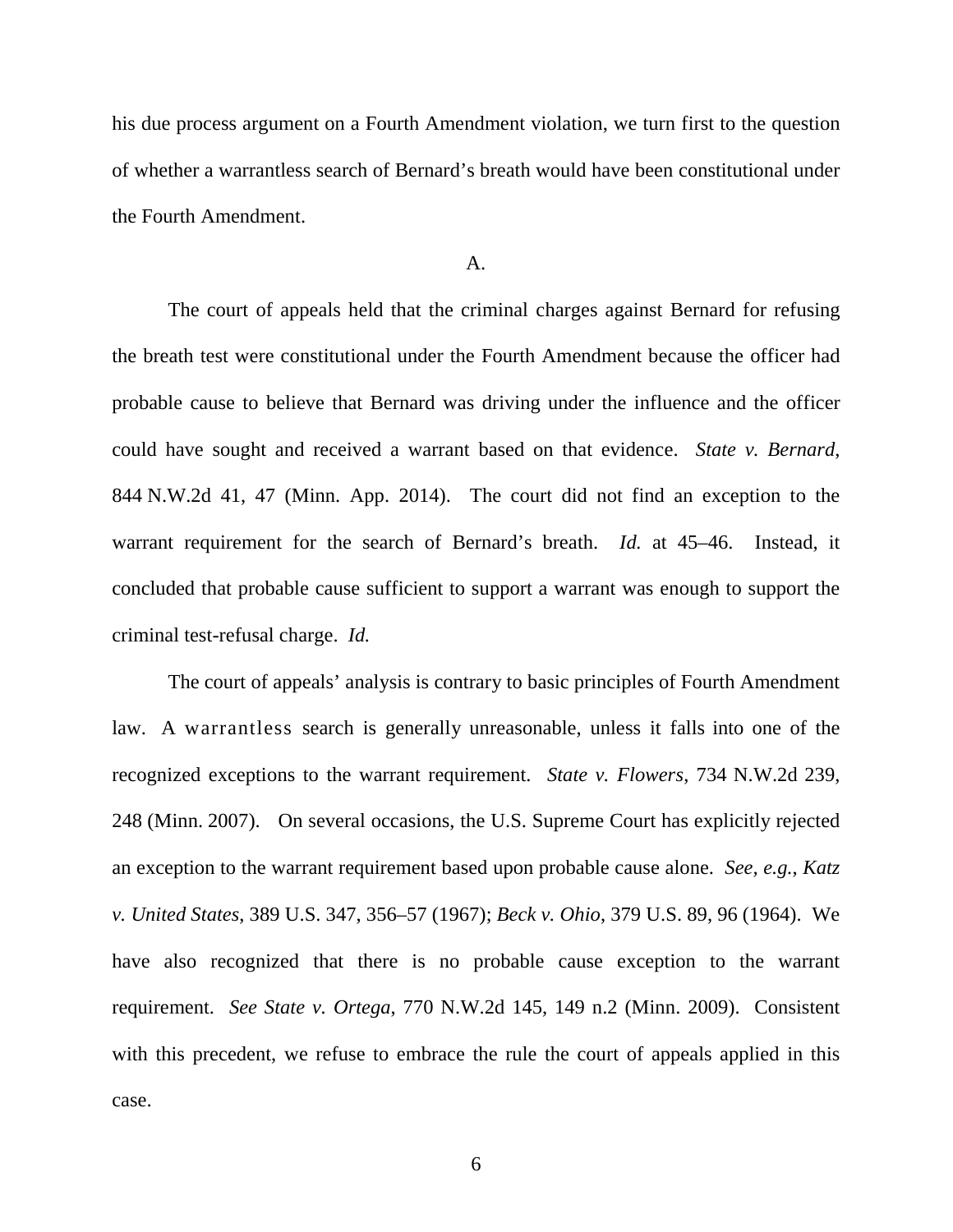Although the court of appeals' reasoning does not provide a basis for a constitutional search, the State advances several other theories for why a search of Bernard's breath would have been constitutional. One such argument is that police could have conducted a warrantless search of Bernard's breath as a search incident to a valid arrest. Bernard contends that because there is nothing he can do to destroy the evidence of alcohol concentration in his body, the search-incident-to-arrest exception does not apply to a search of his breath under *Arizona v. Gant*, 556 U.S. 332 (2009), and *Missouri v. McNeely*, \_\_\_ U.S. \_\_\_, 133 S. Ct. 1552 (2013).

A search incident to a lawful arrest is a well-recognized exception to the warrant requirement under the Fourth Amendment. *Gant*, 556 U.S. at 338; *see also Weeks v. United States*, 232 U.S. 383, 392 (1914) (explaining that the right "to search the person of the accused when legally arrested to discover and seize the fruits or evidences of crime" has been "uniformly maintained" in many cases "under English and American law"), *overruled on other grounds by Elkins v. United States*, 364 U.S. 206 (1960). Under this exception, the police are authorized to conduct a "full search of the person" who has been lawfully arrested. *United States v. Robinson*, 414 U.S. 218, 235 (1973). Our court has allowed searches of the body beyond a pat down of those police have lawfully arrested. For example, we have held that the warrantless inspection of an arrested man's penis was a valid search incident to arrest, noting that someone "lawfully subjected to a custodial arrest retains no significant Fourth Amendment interest in the privacy of his person." *State v. Riley*, 303 Minn. 251, 254, 226 N.W.2d 907, 909 (1975). We have also upheld the taking of fingerprints and photographs of someone who has been arrested. *State v.*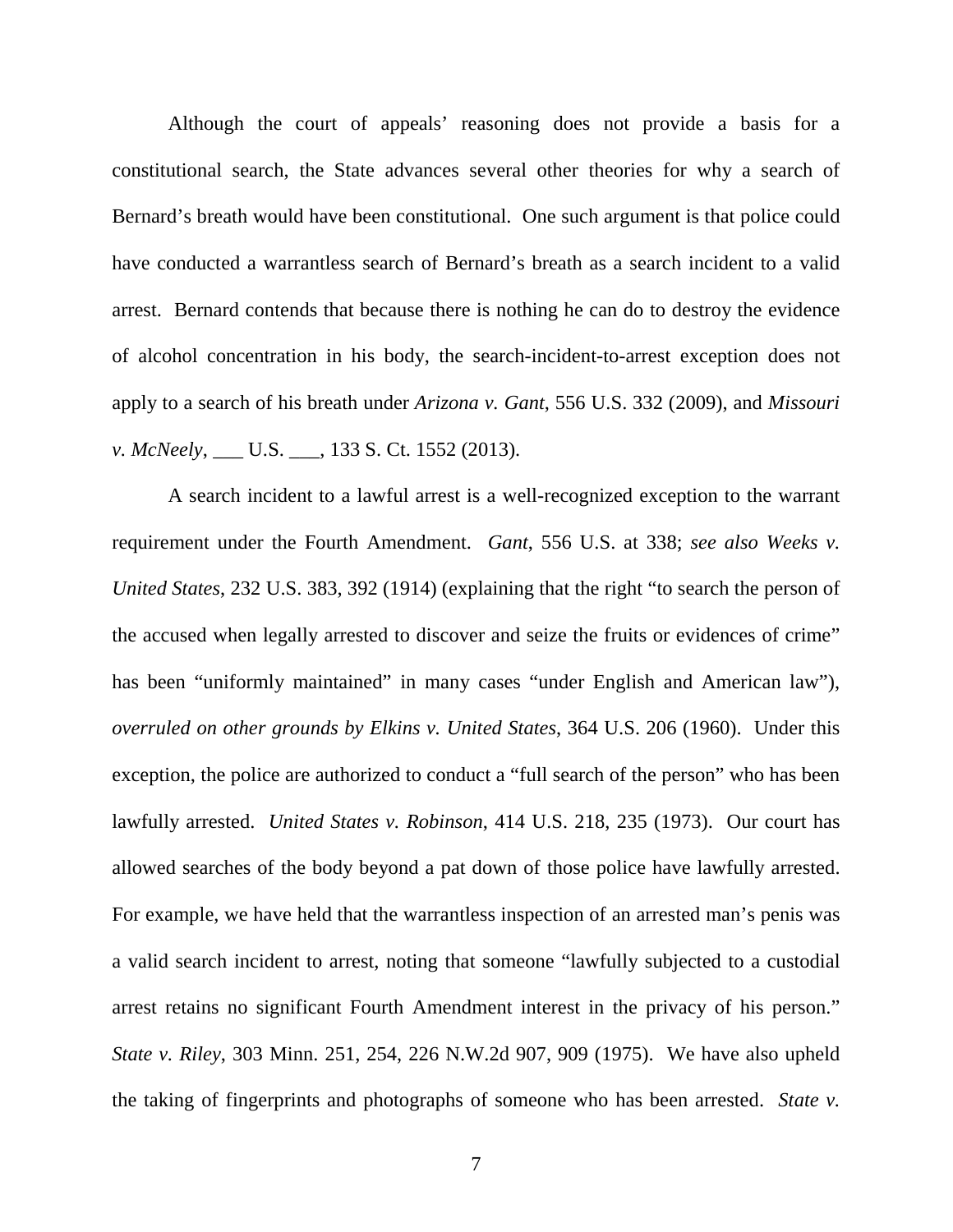*Bonner*, 275 Minn. 280, 287, 146 N.W.2d 770, 775 (1966); *see also State v. Emerson*, 266 Minn. 217, 221, 123 N.W.2d 382, 385 (1963) (noting that subjecting an arrested man to photographs, X-rays, and a medical examination did not violate his due process rights).

Taking a sample of an arrestee's breath is not materially different from the warrantless searches upheld in these cases.<sup>[4](#page-7-0)</sup> Based on this authority, we conclude that a warrantless breath test of Bernard would not have violated the Fourth Amendment because it is a search incident to Bernard's valid arrest.

Our conclusion that a warrantless breath test does not violate the Fourth Amendment because it falls under the search-incident-to-a-valid-arrest exception is consistent with decisions from other courts. *See, e.g.*, *United States v. Reid*, 929 F.2d 990, 994 (4th Cir. 1991) (holding that breathalyzer tests were reasonable searches under the Fourth Amendment because they were searches incident to lawful arrests); *Burnett v. Municipality of Anchorage*, 806 F.2d 1447, 1450 (9th Cir. 1986) ("It is clear then that the breathalyzer examination in question is an appropriate and reasonable search incident to

<span id="page-7-0"></span>The dissent argues that our holding "fundamentally departs from longstanding Fourth Amendment principles." A search of an arrestee's breath, however, is not a departure from search-incident-to-arrest exception case law. Courts have upheld a variety of searches that included the removal of biological material and searches within the arrestee's body as valid searches incident to arrest. *See United States v. D'Amico*, 408 F.2d 331, 332-33 (2d Cir. 1969) (upholding the warrantless seizure of a few strands of the arrestee's hair); *Espinoza v. United States*, 278 F.2d 802, 804 (5th Cir. 1960) (upholding a forcible search of an arrestee's mouth for narcotics). Courts have also upheld chemical testing conducted on parts of a defendant's body as a search incident to arrest. *See United States v. Johnson*, 445 F.3d 793, 795–96 (5th Cir. 2006) (upholding gunpowder residue testing done on defendant's hands as a search incident to arrest); *Jones v. State*, 74 A.3d 802, 812-13 (Md. Ct. Spec. App. 2013) (same and citing other cases so holding); *State v. Riley*, 500 S.E.2d 524, 533 (W. Va. 1997) (same); *Sen v. State*, 301 P.3d 106, 117–18 (Wyo. 2013) (same).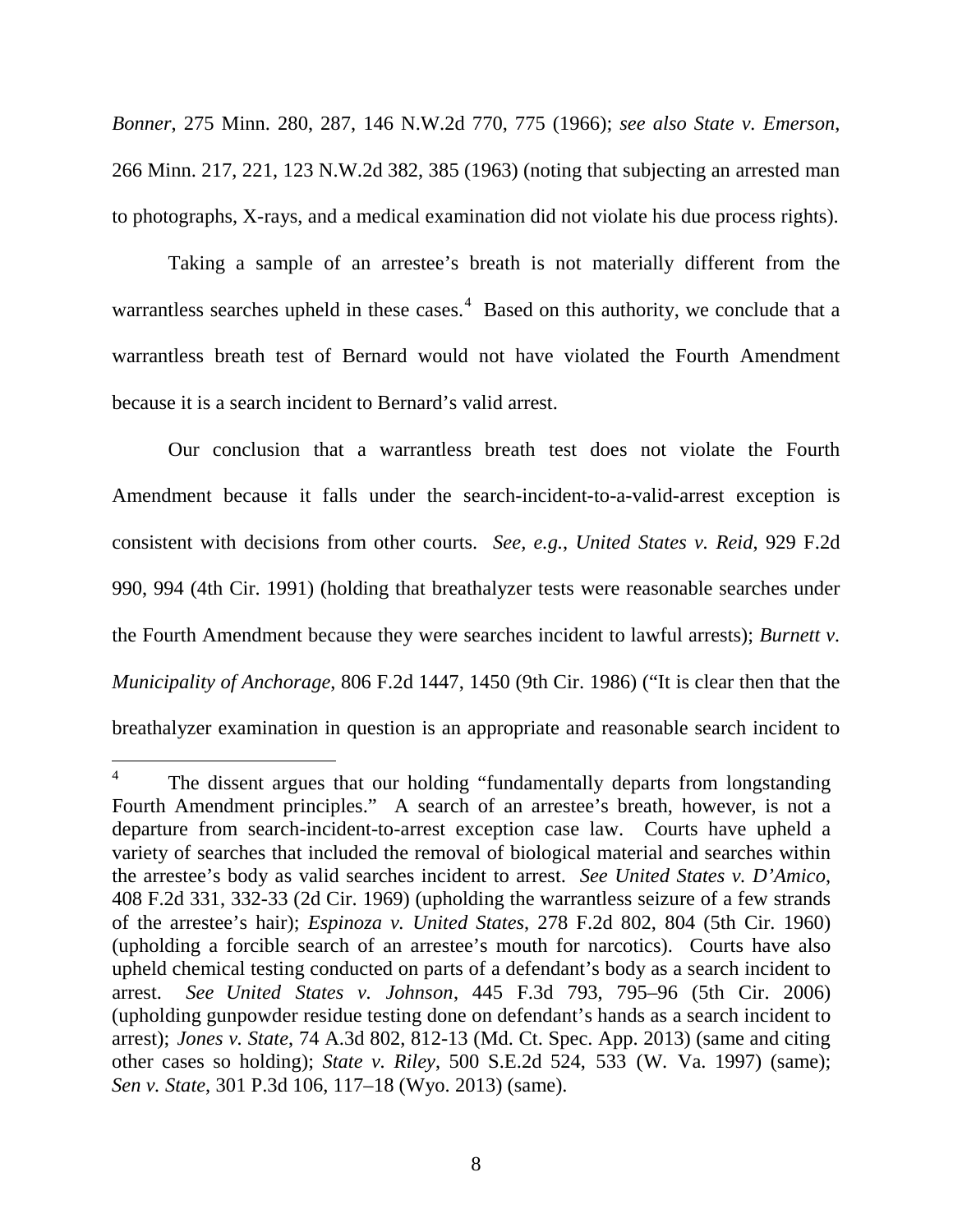arrest which appellants have no constitutional right to refuse."); *Byrd v. Clark*, 783 F.2d 1002, 1005 (11th Cir. 1986) (holding that "officers would have been justified in conducting a [breath] search" under the search-incident-to-arrest exception); *Wing v. State*, 268 P.3d 1105, 1110 (Alaska Ct. App. 2012) (holding that a breath test was a valid search incident to arrest); *State v. Dowdy*, 332 S.W.3d 868, 870 (Mo. Ct. App. 2011) (same); *State v. Hill*, No. 2008-CA-0011, 2009 WL 1485026, at \*5 (Ohio Ct. App. May 22, 2009) (same); *Commonwealth, Dep't of Transp. v. McFarren*, 525 A.2d 1185, 1188 (Pa. 1987) (same).<sup>[5](#page-8-0)</sup> Indeed, our research has not revealed a single case anywhere in the country that holds that a warrantless breath test is not permissible under the search-incident-to-a-valid-arrest exception.<sup>[6](#page-8-1)</sup>

<span id="page-8-0"></span><sup>&</sup>lt;sup>5</sup> The dissent claims that our conclusion is unprecedented because our holding authorizes the collection of biological material from inside the defendant's body as a lawful search incident to arrest. The dissent is mistaken. As the cases we cited above indicate, courts for nearly 30 years have found a breath test is a lawful search incident to arrest. The dissent does not, and indeed cannot, cite any Supreme Court case holding that a search incident to arrest does not apply to biological material.

<span id="page-8-1"></span>The dissent is unable to find any contrary authority. Other courts, including the Texas Court of Criminal Appeals in the case cited by the dissent, have held that a blood test cannot be justified by the search-incident-to-arrest exception. *See, e.g.*, *State v. Baker*, 502 A.2d 489, 492–93 (Me. 1985) (rejecting the search-incident-to-arrest exception as justifying a warrantless blood draw, but upholding the test under the exigent circumstances exception); *State v. Stern*, 846 A.2d 64, 68 (N.H. 2004) (suggesting that exigent circumstances is the only exception that can justify a warrantless blood draw); *State v. Welch*, 342 S.E.2d 789, 794 (N.C. 1986) (same); *State v. Villarreal*, \_\_\_ S.W.3d \_\_\_, 2014 WL 6734178, at \*18 (Tex. Crim. App. Nov. 26, 2014) (holding that the searchincident-to-arrest exception cannot justify a warrantless blood draw). Although not in the context of driving while impaired, we have also determined that a warrantless blood sample search was unconstitutional. *State v. Campbell*, 281 Minn. 1, 10, 161 N.W.2d 47, 54 (1968) ("[A]bsent unusual circumstances, an intrusion upon the body of a citizen should properly be made only by authority of a warrant issued by a magistrate, for it is a (Footnote continued on next page.)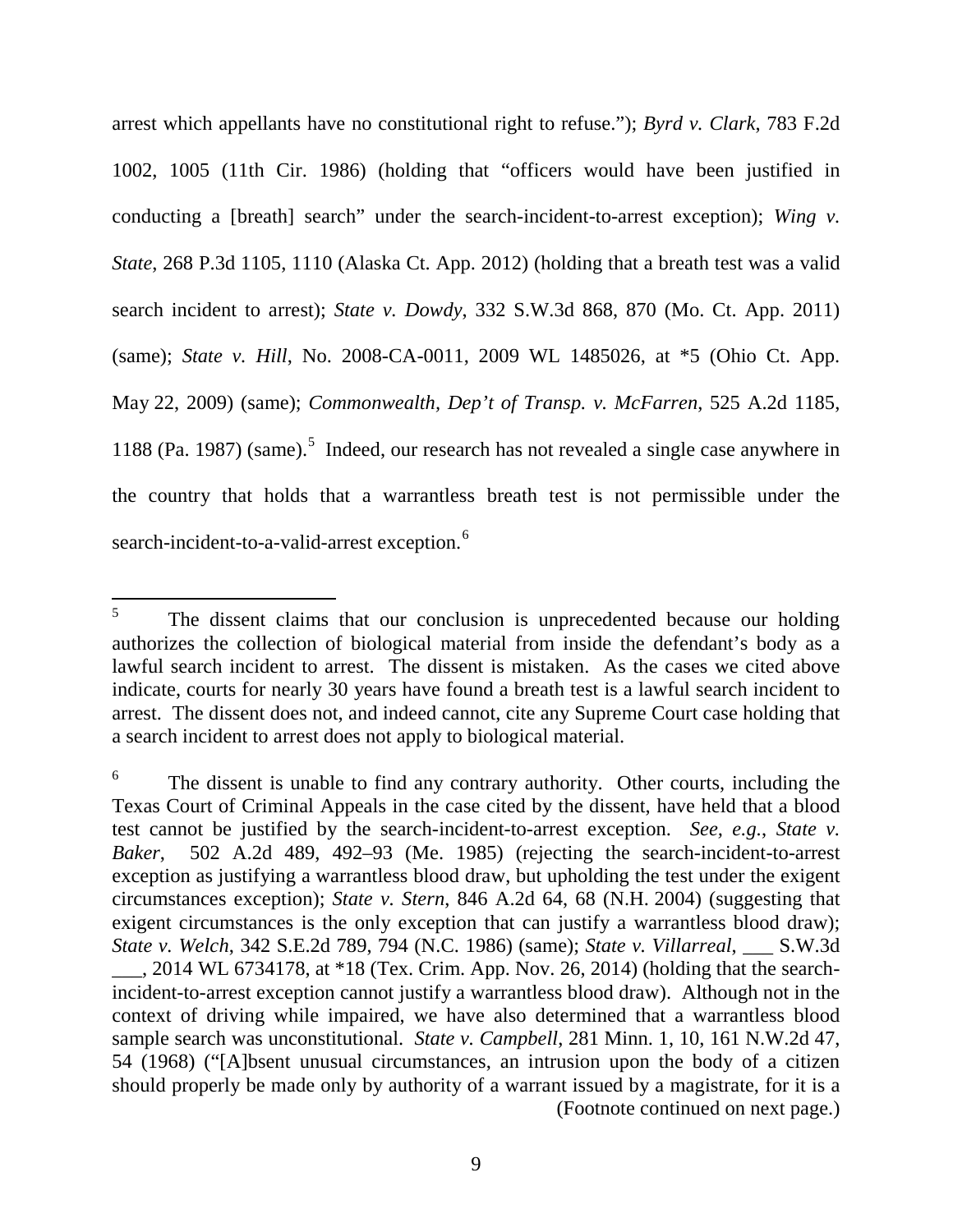Bernard and the dissent argue, however, that the Supreme Court has been retracting the scope of searches that are constitutional under the search-incident-to-arrest exception. To support this argument, Bernard relies on *Arizona v. Gant,* 556 U.S. 332. *Gant*, however, did not address a search of a person; *Gant* involved the search of the *area* from which the defendant was arrested, specifically, the defendant's automobile. 556 U.S. at 336. As Bernard notes, the Court discussed that the search-incident-to-avalid-arrest exception derives from concerns over officer safety and a desire to preserve evidence. *Id*. at 338. Because the police had secured the defendant in the back of a squad car, these concerns were nonexistent in *Gant* and the Court held that the warrantless search of the defendant's automobile did not fall under the search-incidentto-arrest exception. *Id*. at 351.

Similar to *Gant*, Bernard argues that the State in this case cannot show that a search of his breath was related to officer safety or concerns that he would destroy

 $\overline{a}$ 

<sup>(</sup>Footnote continued from previous page.)

search and seizure within the limitations of the Fourth Amendment."). In this case, however, the officers did not ask Bernard to submit to a blood test. Therefore, the question of a blood or urine test incident to arrest is not before us, and we express no opinion as to whether a blood or urine test of a suspected drunk driver could be justified as a search incident to arrest. The differences between a blood test and a breath test are material, and not the least of those differences is the less-invasive nature of breath testing. *See Skinner v. Ry. Labor Execs. Ass'n*, 489 U.S. 602, 626 (1989) (stating that, unlike blood tests, breath tests do not "implicate[] significant privacy concerns").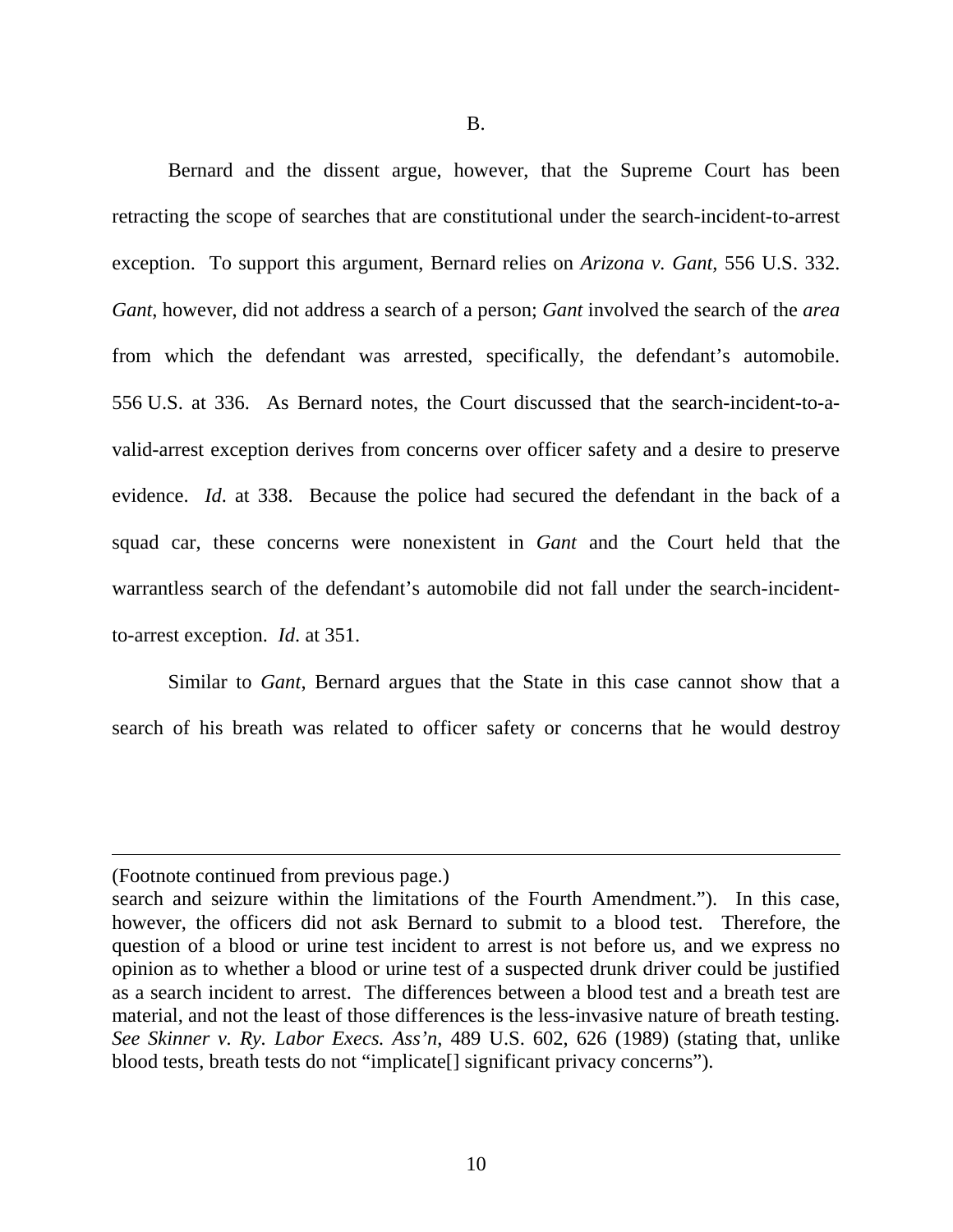evidence. That may be true,<sup>[7](#page-10-0)</sup> but it does not compel the conclusion that the searchincident-to-arrest exception does not apply here. This is so because there are two distinct types of searches that fall within the exception. *Robinson*, 414 U.S. at 224. First, police may conduct a search "of the *person* of an arrestee by virtue of the lawful arrest." *Id.*  Second, a search may be made of the area within the immediate control of the arrestee. *Id.* It is the first type of search—the search of the arrestee's person—that is relevant here.

There is no question that the Court has required either a concern for officer safety or a concern over the preservation of evidence to support the constitutionality of a warrantless search of the area where the defendant was arrested or a search of items near the defendant. But the Court has not applied these concerns as a limitation on the warrantless search of the body of a person validly arrested. A brief review of the Court's cases illustrates this distinction.

In *Chimel v. California*, the U.S. Supreme Court held that following an arrest, a police officer may search the person of the arrestee *and* the area within his or her immediate control to remove weapons and to seize evidence. 395 U.S. 752, 762–63 (1969). The Court explained that the search promoted officer safety and prevented the destruction or concealment of evidence. *Id.* at 763. A search of the arrestee's entire home, however, was not justified as a search incident to arrest. *Id.* 

A few years later, in *United States v. Robinson*, the Court clarified the justification for the search of *a person* under the search-incident-to-arrest exception. In *Robinson*, a

<span id="page-10-0"></span> $7$  The State makes no argument in this case that the breath test was necessary to protect the safety of the officers or jailers from an intoxicated arrestee.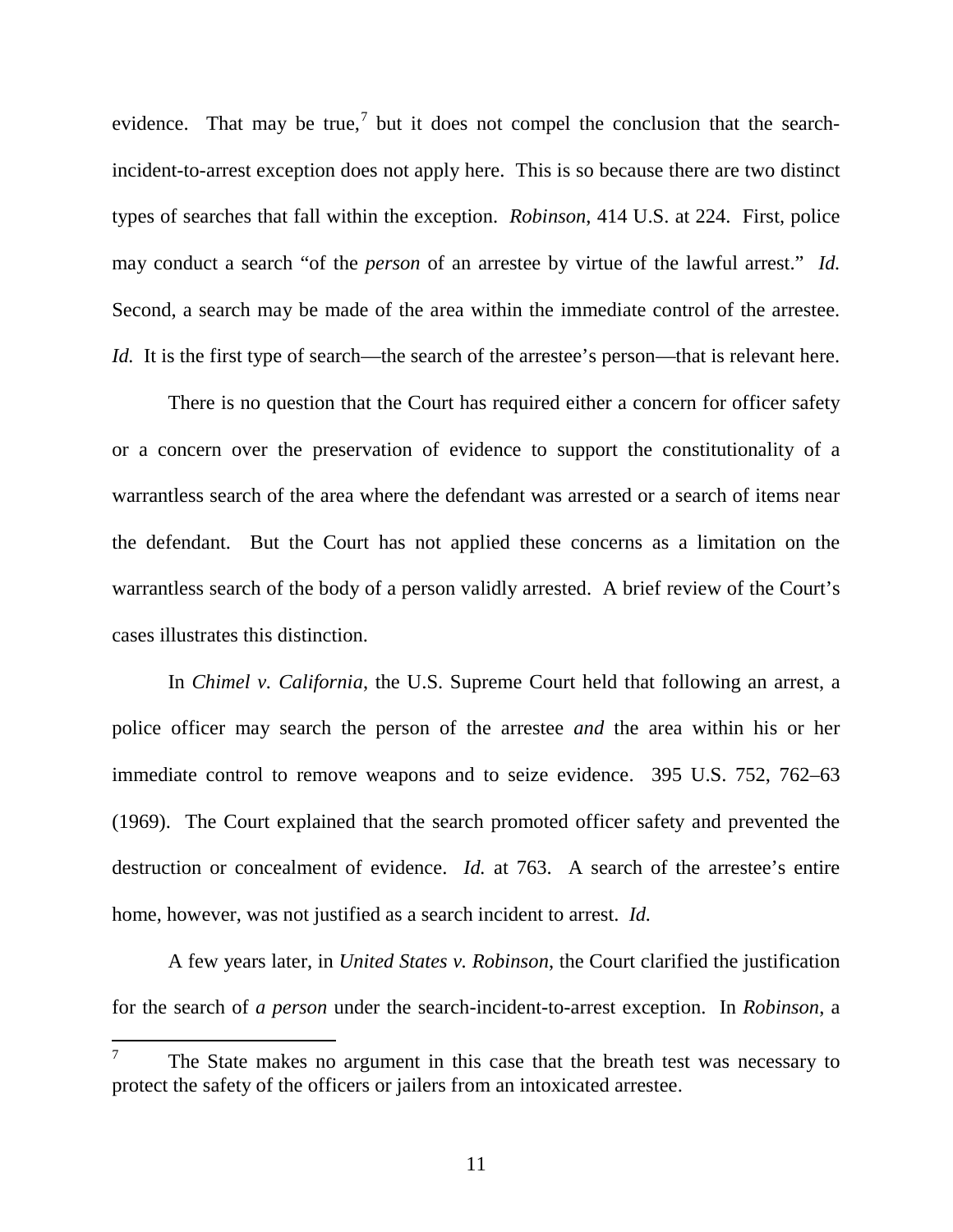police officer arrested the defendant for driving with a revoked license and subsequently performed a patdown search. 414 U.S. at 220-23. The officer pulled an unidentified object from the defendant's pocket and discovered that it was a cigarette package. *Id.* at 223.Upon opening the package, the officer found 14 capsules of heroin. *Id.* The Court held that the police lawfully discovered the heroin as part of a search incident to arrest. *Id.* at 236.

Through its holding, the U.S. Supreme Court overruled the analysis from the United States Court of Appeals for the District of Columbia Circuit. *Id.* at 237. The court of appeals concluded that the search-incident-to-arrest exception did not apply. *United States v. Robinson*, 471 F.2d 1082, 1108 (D.C. Cir. 1972). The exception did not apply because the police did not have reasonable grounds to believe that the defendant, who police arrested for driving after license revocation, would have any additional evidence of the crime on his person, and because there was no evidence that police were concerned for their safety when they searched the defendant. *Id.* at 1094, 1098 (D.C. Cir. 1972). The Supreme Court termed these limitations, within the context of a search of the person of a validly arrested defendant, as "novel" and rejected them. *Robinson*, 441 U.S. at 229. Rather than constricted by the limitations the appellate court had adopted, the Supreme Court referred to the police's "authority" to search an arrested person as "unqualified." *Id*. The Court held that "in the case of a lawful custodial arrest *a full search of the person* is not only an exception to the warrant requirement of the Fourth Amendment, but is also a 'reasonable' search under that Amendment." *Id.* at 235 (emphasis added). In other words, in *Robinson*, the Court characterized a warrantless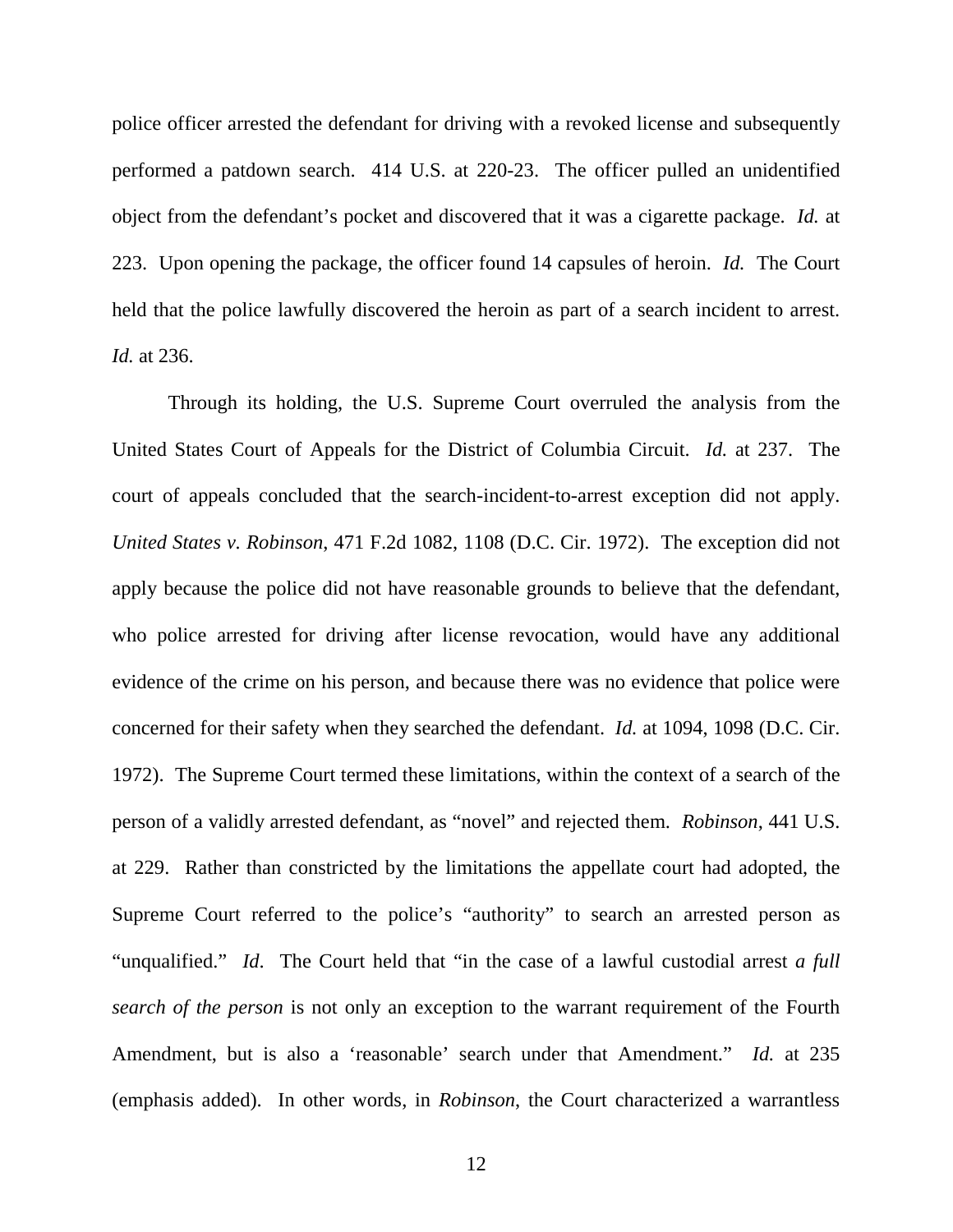search of a person as categorically reasonable under the Fourth Amendment as a search incident to that person's valid arrest. *See McNeely*, \_\_\_ U.S. at \_\_\_, 133 S. Ct. at 1559 n.3 (citing *Robinson*).

Subsequent cases have addressed and limited the second type of search under the search-incident-to-arrest exception, a search of the area or things within the immediate control of the arrestee, but they have not narrowed the exception with respect to a search of the arrestee's body. *See Gant*, 556 U.S. at 351 (holding that the "[p]olice may search a vehicle incident to a recent occupant's arrest only if the arrestee is within reaching distance of the passenger compartment at the time of the search"); *United States v. Chadwick*, 433 U.S. 1, 14-15 (1977) (holding that a locked footlocker seized at the time of a defendant's arrest could not be justified as a search of the area within the arrestee's immediate control "if the 'search is remote in time or place from the arrest' " or if the police have exclusive control of the property and "there is no longer any danger that the arrestee might gain access to the property" (quoting *Preston v. United States*, 376 U.S. 364, 367 (1964)), *abrogated on other grounds by California v. Acevedo*, 500 U.S. 565 (1991).

Just last term, in *Riley v. California*, the Court addressed whether police could search a "particular category of effects"—digital data found within a cell phone seized during an arrest—without a warrant under the search-incident-to-arrest exception. \_\_\_ U.S. \_\_\_, 134 S. Ct. 2473, 2485 (2014). In concluding that the police could not search data on the cell phone as a search incident to arrest, the Court reaffirmed "*Robinson*'s admonition that searches of a person incident to arrest . . . are reasonable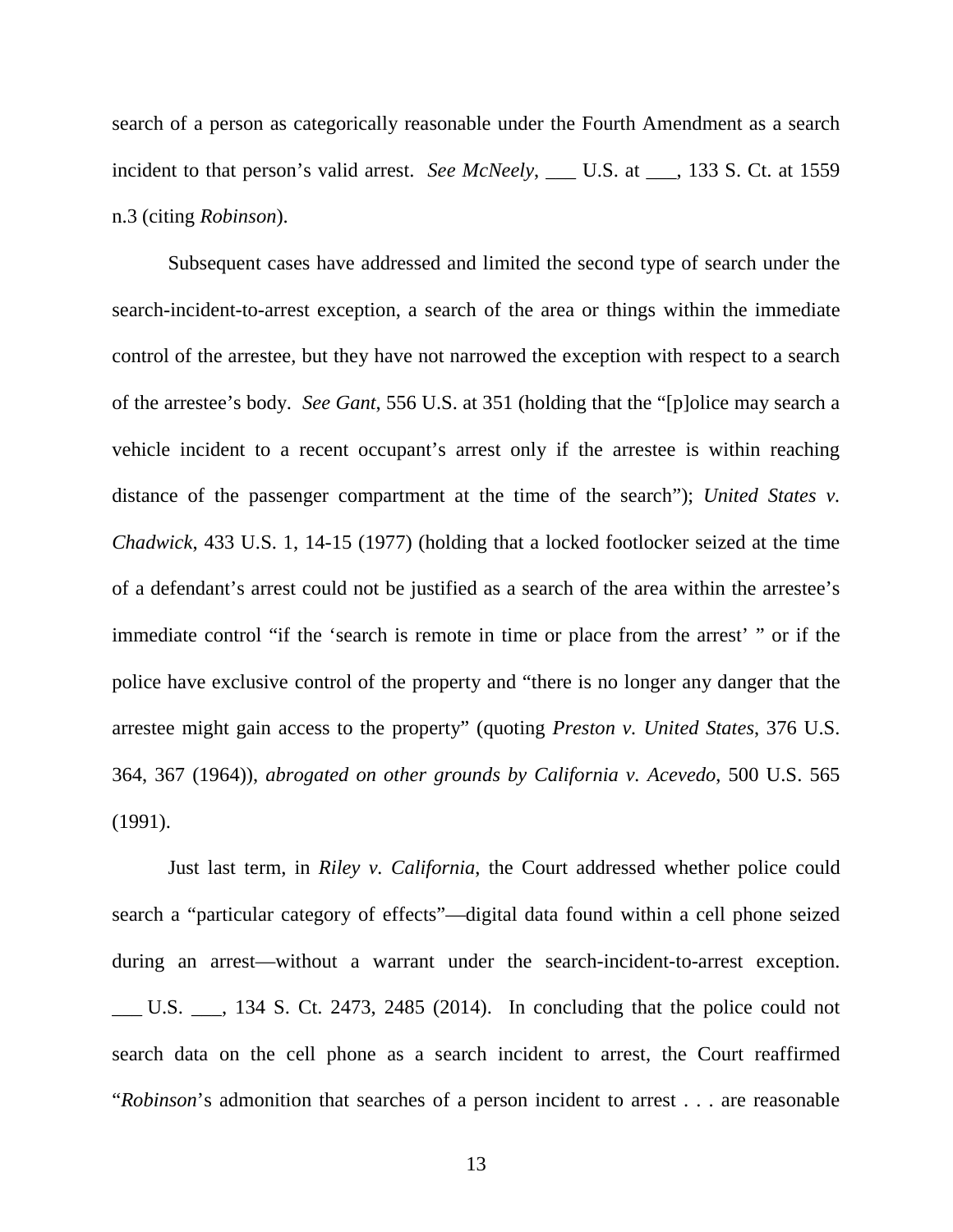regardless of 'the probability in a particular arrest situation that weapons or evidence would in fact be found.' " *Id.* at \_\_\_, 134 S. Ct. at 2485 (quoting *Robinson*, 414 U.S. at 235). In a custodial arrest situation, those concerns are always present and do not need to be specifically identified or proven to justify a search. *Id.* at \_\_\_, 134 S. Ct. at 2484-85. Therefore, far from overruling or narrowing *Robinson*, the Court recognized again *Robinson*'s "categorical rule," which allows a search of the person of an arrestee justified only by the custodial arrest itself, and simply chose not to extend that categorical exception to digital data found within a cellphone. *Id.* at \_\_\_, 134 S. Ct. at 2484.

The dissent reads *Riley* much differently than we do. It claims the Supreme Court in *Riley* "confirmed that when it refers to a search of a person incident to arrest, as in *Robinson*, it is talking about personal property—that is, evidence—found *on* a person." As support, the dissent cites to *Riley's* discussion of *Robinson*, 414 U.S. at 235, and *Chadwick*, 433 U.S. at 15. The dissent misreads *Riley*. [8](#page-13-0)

<span id="page-13-0"></span> <sup>8</sup> The dissent's interpretation of *Riley* makes no logical sense. Even though the Court in *Riley* reaffirmed *Robinson*'s holding that "searches of a person" are lawful as part of a search incident to arrest without any additional showing by the government, *see Riley*, U.S. at 134 S. Ct. at 2485, the dissent asserts that the phrase "searches of a person" actually refers to personal property found on a person. We think that if the Supreme Court intended the phrase "searches of a person" to exclude searching the actual person, i.e., their body, and to only include searching personal property found on a person, the Court would have clearly said so. We are also hard pressed to understand how the police can even search personal property found on a person without first searching the actual person.

The dissent also claims that because the Supreme Court in *Riley* did not extend its holding from *Robinson* regarding the type of objects found on a person that may be categorically searched incident to arrest to digital content found within a cell phone, "the only logical conclusion is that the removal of breath (or blood or urine) from the body to (Footnote continued on next page.)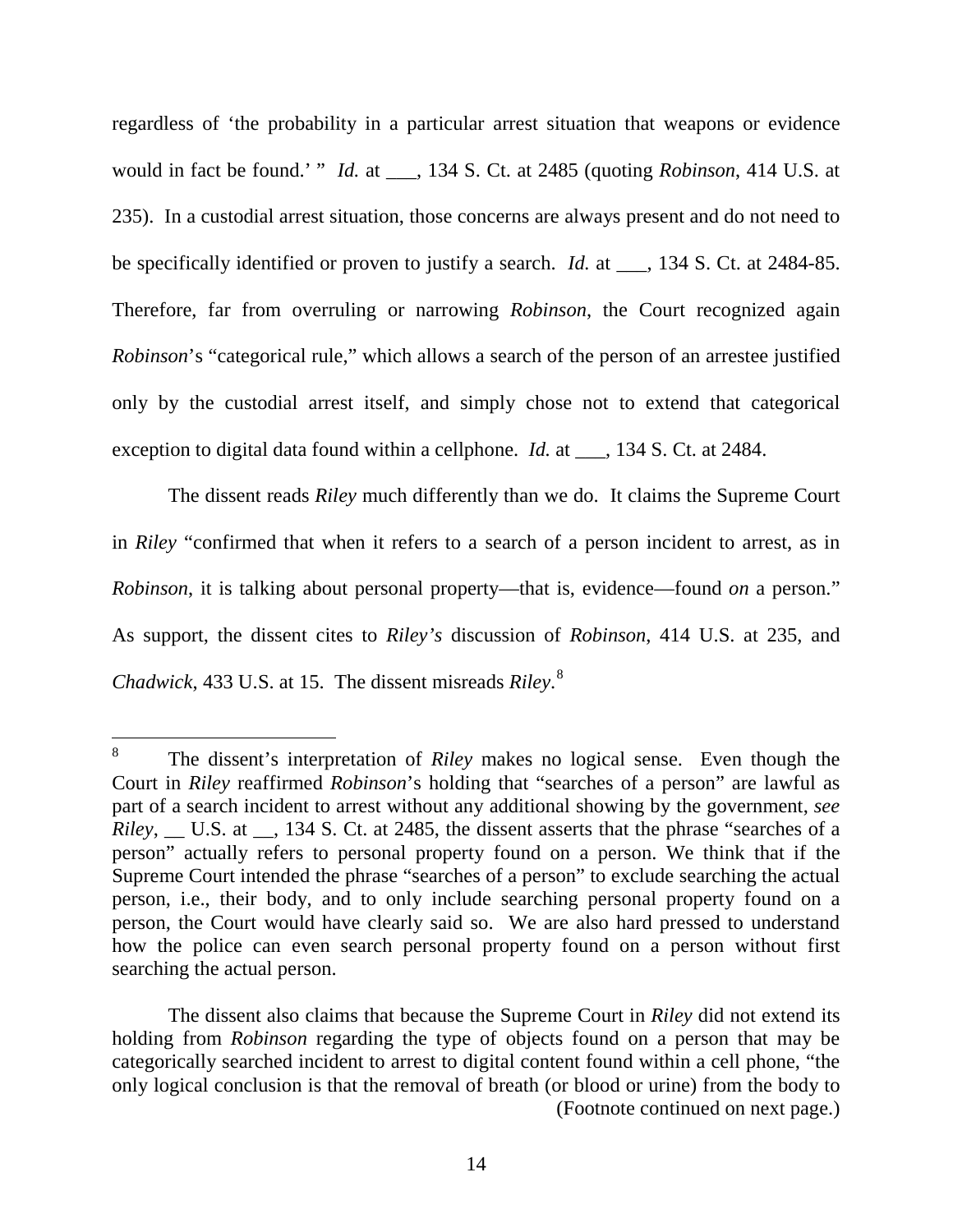In discussing these two cases in *Riley*, the Court explained that in *Robinson*, "the Court did not draw a line between a search of Robinson's person and a further examination of the cigarette pack found during that search." *Riley*, \_\_\_ U.S. at \_\_\_, 134 S. Ct. at 2484. The Court went on to explain that in *Chadwick*, it did make a distinction between a search of the person and the personal property, a footlocker that was in the exclusive control of law enforcement officers, found during that search. *Id.* at \_\_\_, 134 S. Ct. at 2484. It "clarified that this exception [requiring no additional justification for the search] was limited to 'personal property . . . immediately associated

(Footnote continued from previous page.)

 $\overline{a}$ 

discover an arrestee's blood alcohol level is not part of a search incident to arrest." We disagree. The search at issue in *Riley* was not a search of the defendant's body, like the search involved in this case, but a search of a physical object found on the defendant. In addition, the search that occurs when a breath test is taken is clearly distinguishable from the search of the contents of a person's cell phone. In *Riley*, the Court emphasized that even with the diminished expectation of privacy that comes with a custodial arrest, a search of a cell phone would be intrusive. *Riley*, \_\_\_ U.S. at \_\_\_, 134 S. Ct. at 2485. The Court noted that "[m]odern cell phones, as a category, implicate privacy concerns far beyond those implicated by the search of a cigarette pack, a wallet, or a purse" because they contain vast quantities of highly personal information about a person. *Id.* at \_\_\_, 134 S. Ct. at 2488-89. The same cannot be said for a breathalyzer test, which reveals nothing more than the level of alcohol in the arrestee's bloodstream. *See Skinner*, 489 U.S. at 625.

Finally, our conclusion that *Riley* did not limit the full body search of an arrestee authorized by *Robinson* is reinforced by other language in the opinion. The Court reiterated later in *Riley* that "we do not overlook *Robinson*'s admonition that searches of a person incident to arrest, 'while based upon the need to disarm and to discover evidence' are reasonable regardless of 'the probability in a particular arrest situation that weapons or evidence would in fact be found.' " *Riley*, \_\_\_ U.S. at \_\_\_, 134 S. Ct. at 2485 (quoting *Robinson*, 414 U.S. at 235). There would have been no need for the court to reaffirm its holding from *Robinson* regarding "searches of a person incident to arrest" if *Robinson* only authorized the search of personal property found on an arrestee. *Id.* at \_\_\_, 134 S. Ct. at 2485.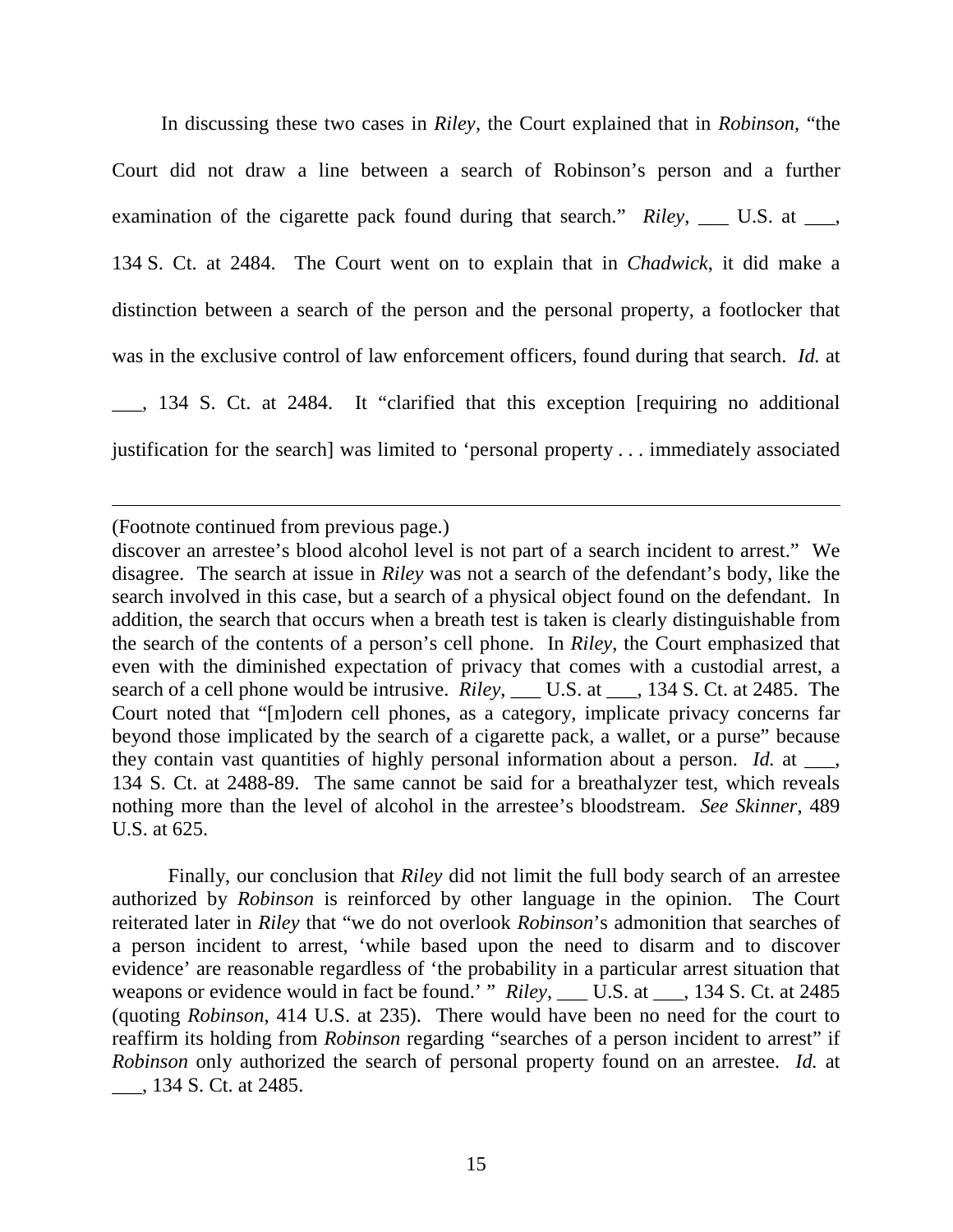with the person of the arrestee.' " *Id.* at \_\_\_, 134 S. Ct. at 2484 (quoting *Chadwick*, 433 U.S. at 15). The dissent relies on this last sentence to support its interpretation of *Riley*.

When this quote is put in context, it is clear that the Court was not limiting the categorical search of an arrestee's body that may be performed as a search incident to arrest. Instead, the Court was explaining that *Chadwick* had limited the *type of property* that may be categorically searched as part of a search incident to arrest to property immediately associated with the arrestee. Moreover, because the searches being challenged in both *Riley* and *Chadwick* were not searches of the arrestee's body itself, it is hard to see how those cases can be read to have placed restrictions on such a search.

In short, we reject as unpersuasive both Bernard's and the dissent's arguments that *Gant* and *Riley* require us to conclude that the search-incident-to-arrest exception does not apply to the warrantless search of his breath.

Bernard also argues that the search-incident-to-arrest exception cannot apply to a breath test under *Missouri v. McNeely*, \_\_\_ U.S. \_\_\_, 133 S. Ct. 1552 (2013). The U.S. Supreme Court in *McNeely*, however, addressed only the exigent-circumstances exception to the warrant requirement. *Id.* at \_\_\_, 133 S. Ct. at 1556 (addressing whether the "natural metabolization of alcohol in the bloodstream presents a *per se* exigency that justifies an exception to the Fourth Amendment's warrant requirement for nonconsensual blood testing in all drunk-driving cases"). The government did not raise the search-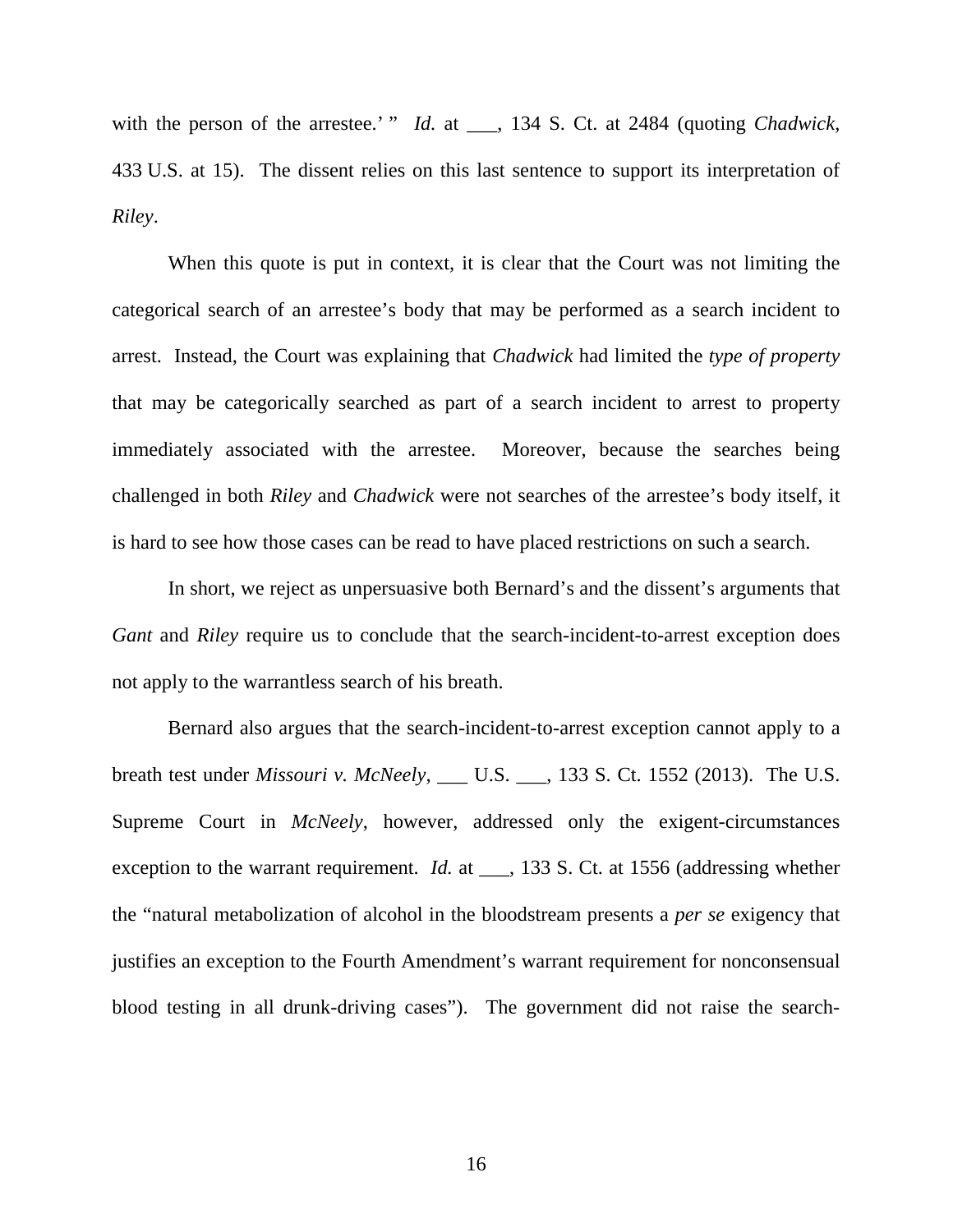incident-to-arrest exception in its argument to the Supreme Court.<sup>[9](#page-16-0)</sup> See Brief for Petitioner, *Missouri v. McNeely*, \_\_\_ U.S. \_\_\_, 133 S. Ct. 1552 (2013) (No. 11-1425). In fact, *McNeely* only mentioned the search-incident-to-arrest exception by contrasting it with the exigent-circumstances exception to the warrant requirement, noting that unlike the exigent-circumstances exception, the search-incident-to-arrest exception is categorical and does not require a case-by-case assessment of the circumstances.<sup>[10](#page-16-1)</sup> *McNeely*, U.S. at \_\_\_, 133 S. Ct. at 1559 n.3. Therefore, the Supreme Court's decision in *McNeely*  does not foreclose our decision regarding the search-incident-to-arrest exception to the warrant requirement.

Based on our analysis above, the warrantless search of Bernard's breath would have been reasonable as a search incident to his valid arrest. The undisputed facts of this case establish that the police had probable cause to arrest Bernard for DWI. Indeed,

<span id="page-16-0"></span> <sup>9</sup> A group of state attorneys general did argue that the search in *McNeely* was permissible under the search-incident-to-arrest exception. Brief for Delaware, et al. as Amici Curiae Supporting Petitioner at 7-20, *Missouri v. McNeely*, U.S. , 133 S. Ct. 1552 (2013) (No. 11-1425). The U.S. Supreme Court, however, does not consider arguments "not raised by the parties or passed on by the lower courts." *F.T.C. v. Phoebe Putney Health Sys., Inc.*, \_\_\_ U.S. \_\_\_, 133 S. Ct. 1003, 1010 n.4 (2013).

<span id="page-16-1"></span> $10$  Specifically, the Supreme Court recognized that "searches of a person incident to a lawful arrest" are part of a "limited class of traditional exceptions to the warrant requirement that apply categorically and thus do not require an assessment of whether the policy justifications underlying the exception . . . are implicated in a particular case." *McNeely*, \_\_\_ U.S. at \_\_\_, 133 S. Ct. at 1559 n.3. The dissent is therefore mistaken that it "strains credulity to suppose" that the search-incident-to-arrest exception would apply to a future warrantless breath test case because the exception "turns on the same rationale regarding the preservation of evidence that the Supreme Court explicitly rejected in *McNeely*." The Supreme Court reaffirmed in *McNeely* that a search of a person incident to arrest is categorically justified not by a specific rationale for the preservation of evidence, but by a lawful arrest.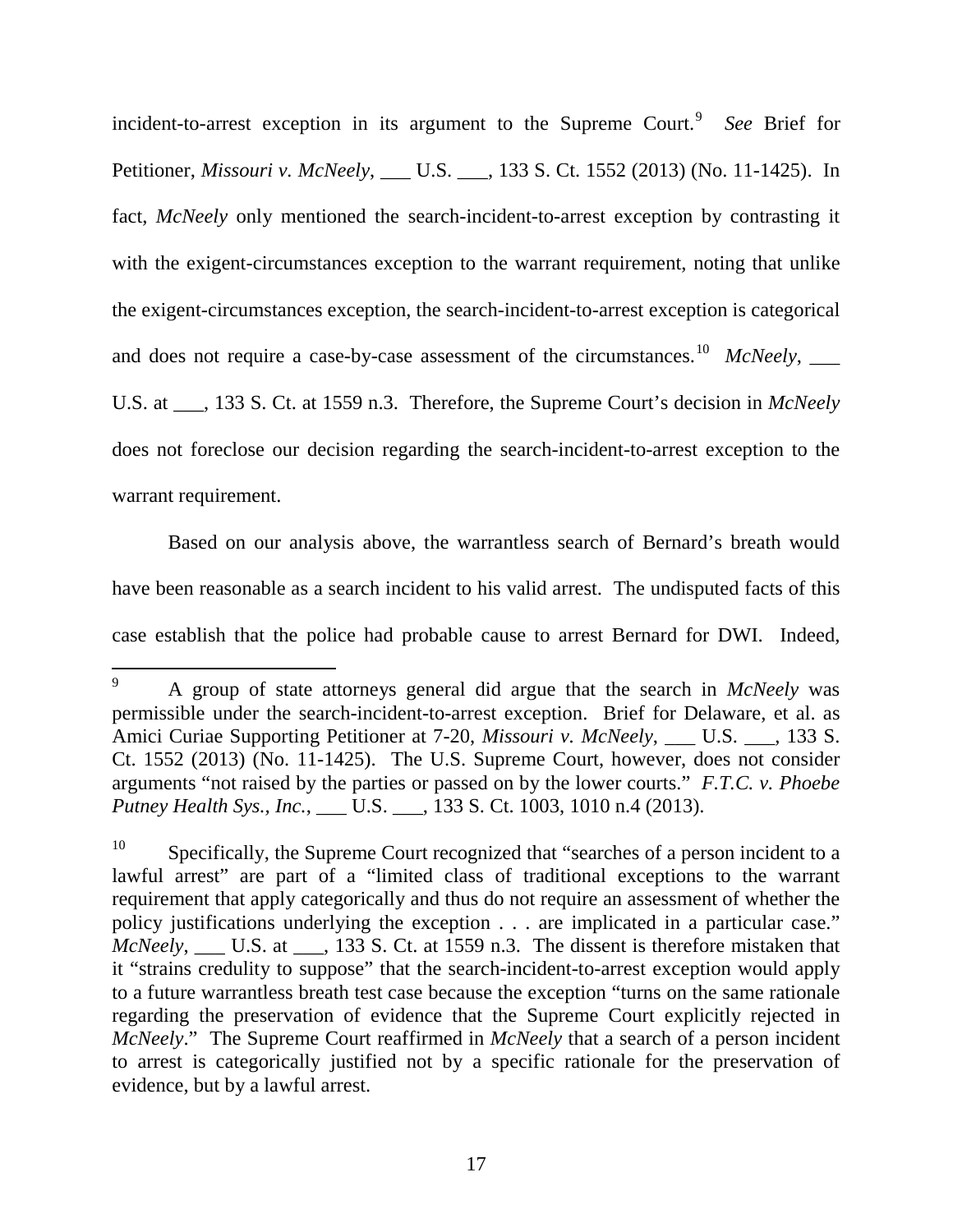Bernard does not dispute that the police validly arrested him before asking him to submit to a breathalyzer test. The breath test was a search of Bernard's person that would have been no more intrusive than the myriad of other searches of the body that we and other courts have upheld as searches incident to a valid arrest. *See, e.g.*, *Riley*, 303 Minn. at 254, 226 N.W.2d at 909. We therefore conclude that a breath test is a search of the arrestee's person and is justified by virtue of the lawful arrest itself. As a result, we hold that a warrantless breath test of Bernard would have been constitutional under the search-incident-to-arrest exception to the Fourth Amendment's warrant requirement.<sup>[11](#page-17-0)</sup>

<span id="page-17-0"></span><sup>&</sup>lt;sup>11</sup> The dissent argues that our holding ignores the U.S. Supreme Court's narrowing of the search-incident-to-arrest exception. The Supreme Court, however, has not been narrowing the search-incident-to-arrest exception as it applies to searches of the arrestee's person. Instead, the Court has been clarifying the exception's application to a search of the area or things within the arrestee's immediate control. *See Riley*, \_\_\_ U.S. at \_\_\_ , 134 S. Ct. at 2484-85 (holding that searching the data on a cell phone was not a search incident to arrest, but recognizing a categorical exception justifying searches of an arrestee's person); *Gant*, 556 U.S. at 339 (discussing searches incident to arrest in the context of a search of an automobile).

Further, despite narrowing the scope of the exception in terms of searches other than of the defendant's body, the U.S. Supreme Court has not overruled *Robinson*, and "only the Supreme Court may overrule one of its own decisions." *State v. Brist*, 812 N.W.2d 51, 56 (Minn. 2012) (citing *Thurston Motor Lines, Inc. v. Jordan K. Rand, Ltd.*, 460 U.S. 533, 535 (1983)). The Supreme Court has stated, "If a precedent of this Court has direct application in a case, yet appears to rest on reasons rejected in some other line of decisions, [courts] should follow the case which directly controls . . . ." *Rodriguez de Quijas v. Shearson/Am. Express, Inc.*, 490 U.S. 477, 484 (1989). *Robinson*'s discussion of searches of the person incident to arrest is on point in this case. The Supreme Court has not overruled *Robinson*, and so we will follow it. Under *Robinson*, a search of Bernard's breath incident to his arrest is a permissible search by virtue of his lawful arrest.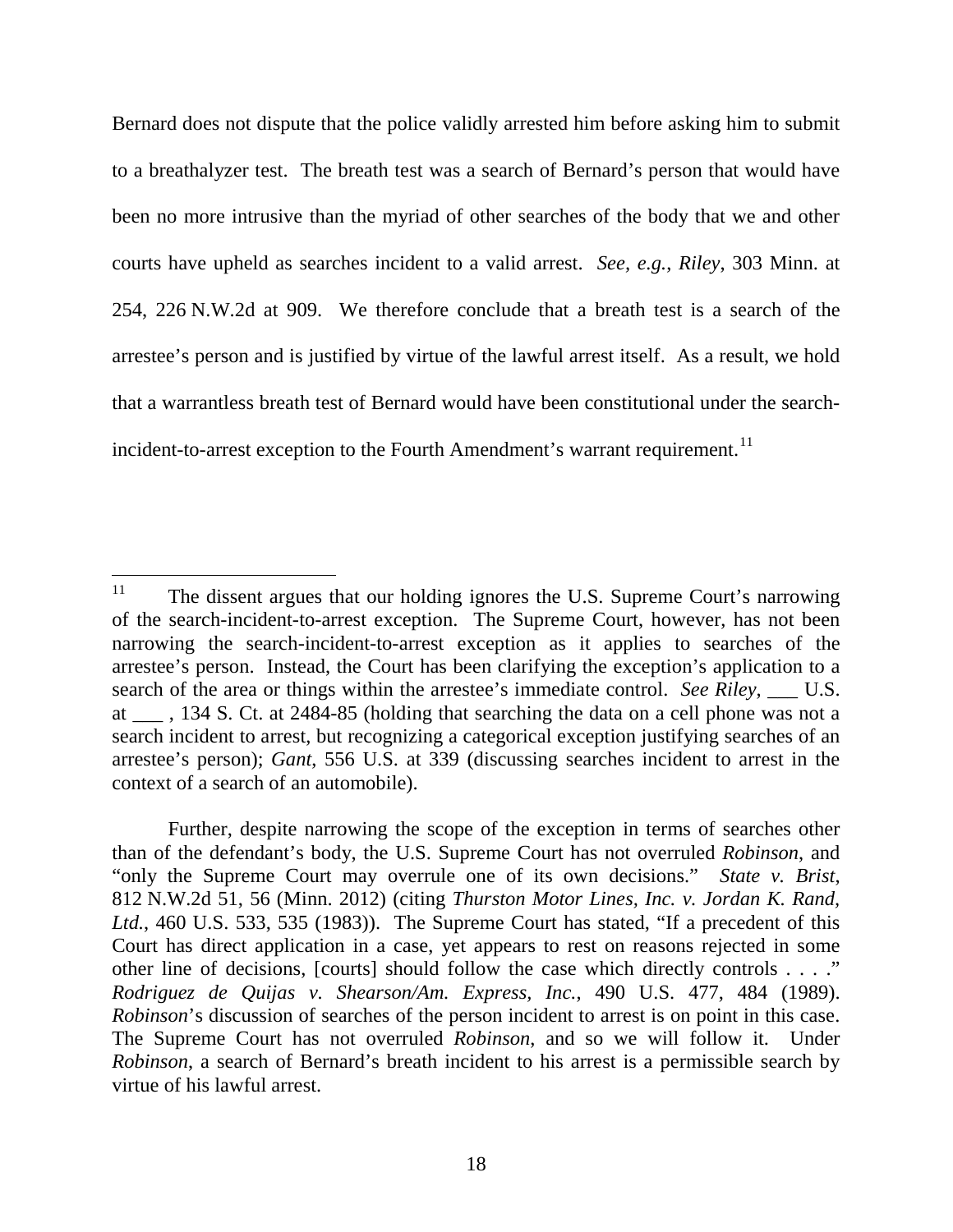II.

We turn next to Bernard's substantive due process challenge to the test refusal statute. The due process clauses of the United States and Minnesota Constitutions "prohibit 'certain arbitrary, wrongful government actions, regardless of the fairness of the procedures used to implement them.' " *Boutin v. LaFleur*, 591 N.W.2d 711, 716 (Minn. 1999) (quoting *Zinermon v. Burch*, 494 U.S. 113, 125 (1990)); *see also* U.S. Const. amends. V, XIV; Minn. Const. art. I, § 7. When assessing a due process challenge, the analysis we apply depends on whether the statute implicates a fundamental right. *Boutin*, 591 N.W.2d at 716. Having decided that the search of Bernard's breath would have been constitutional, we find no fundamental right at issue here, as Bernard does not have a fundamental right to refuse a constitutional search. *See Washington v. Glucksberg*, 521 U.S. 702, 720-21 (1997) (stating that fundamental rights for purposes of substantive due process are those rights and liberties "which are, objectively, deeply rooted in this Nation's history and tradition" and are "implicit in the concept of ordered liberty" (citations omitted) (internal quotation marks omitted)).

If a statute does not implicate a fundamental right, we assess its constitutionality using rational basis review. *See State v. Behl*, 564 N.W.2d 560, 567 (Minn. 1997). To survive a due process challenge using rational basis review, the statute must not be "arbitrary or capricious." *Id.* We will uphold the statute as long as it is "a reasonable means to a permissive object." *Id.* We review the constitutionality of statutes de novo. *State v. Henning*, 666 N.W.2d 379, 382 (Minn. 2003).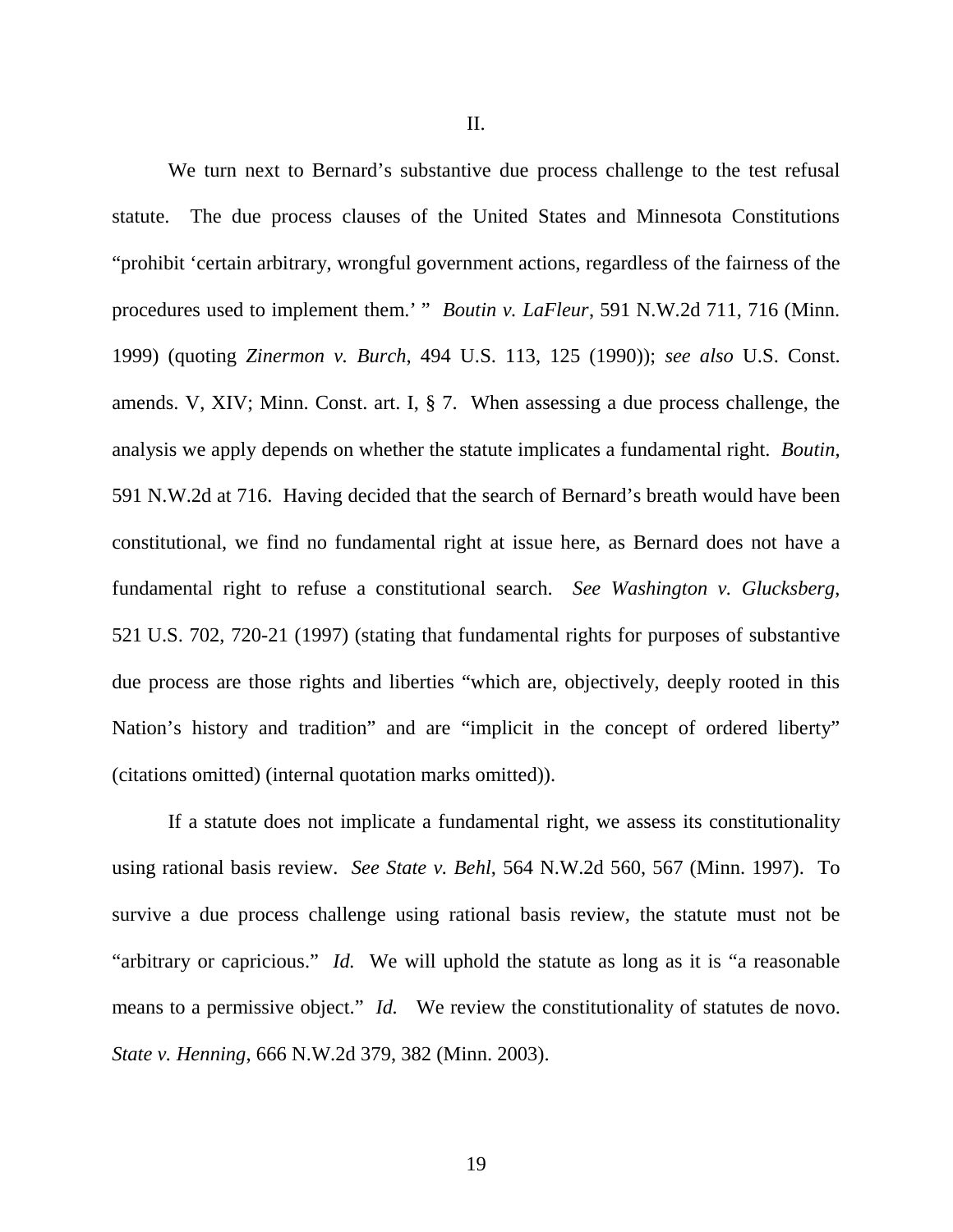The object of the Minnesota Impaired Driving Code, Minn. Stat. § 169A.01 *et seq.*, is public safety. We have recognized the "severe threat" that impaired drivers pose to the public's safety. *Heddan v. Dirkswager*, 336 N.W.2d 54, 62–63 (Minn. 1983). Indeed, 30 percent of traffic deaths in Minnesota in 2013 were alcohol-related. Minn. Dep't of Pub. Safety, *Minnesota Motor Vehicle Crash Facts 2013* 39 (2014). And we have said that "the state has a compelling interest in highway safety justifying efforts to keep impaired drivers off the road." *Bendorf v. Comm'r of Pub. Safety*, 727 N.W.2d 410, 417 (Minn. 2007) (citing *Heddan*, 336 N.W.2d at 63). Securing effective chemical tests to determine whether drivers suspected of being under the influence are in fact driving while impaired is reasonably related to the government's interest in keeping impaired drivers off the road.

Encouraging drivers to submit to such tests, through criminalizing their refusal, furthers that interest. In fact, one study concludes that alcohol concentration test refusals compromise the enforcement of drunk-driving laws. Ralph K. Jones & James L. Nichols, *Breath Test Refusals and Their Effect on DWI Prosecution* 42 (2012) (concluding that "[a]s statewide refusal rates increased, overall conviction rates . . . decreased"). And another study finds that Minnesota's test refusal statute has led to a lower refusal rate and an increased conviction rate for alcohol-related offenses, including driving under the influence and test refusal. H.L. Ross, et al., *Causes and Consequences of Implied Consent Test Refusal*, 11 Alcohol, Drugs and Driving 57, 71–72 (1995).

In sum, it is rational to conclude that criminalizing the refusal to submit to a breath test relates to the State's ability to prosecute drunk drivers and keep Minnesota roads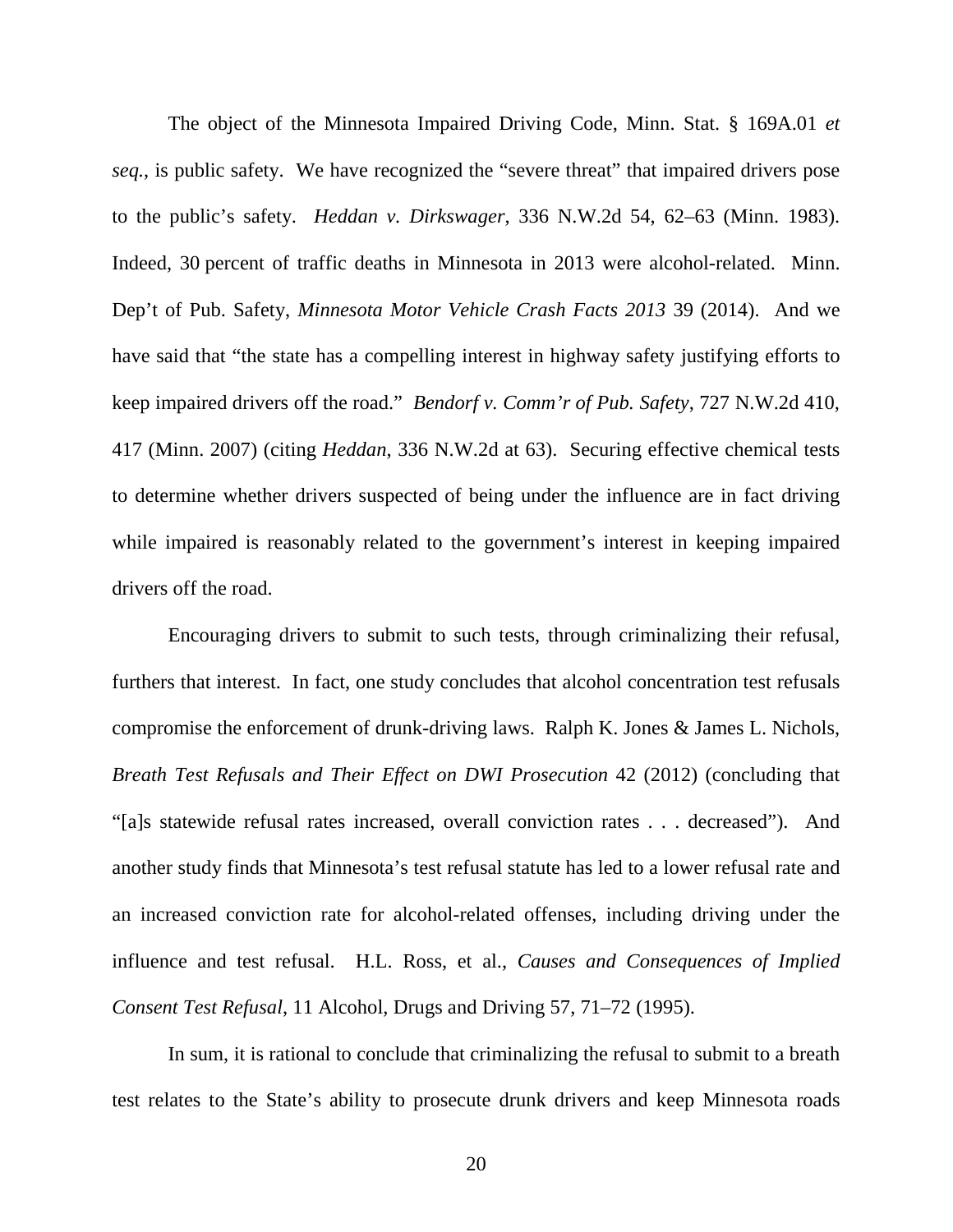safe. We therefore hold that the test refusal statute is a reasonable means to a permissive object and that it passes rational basis review.

Affirmed.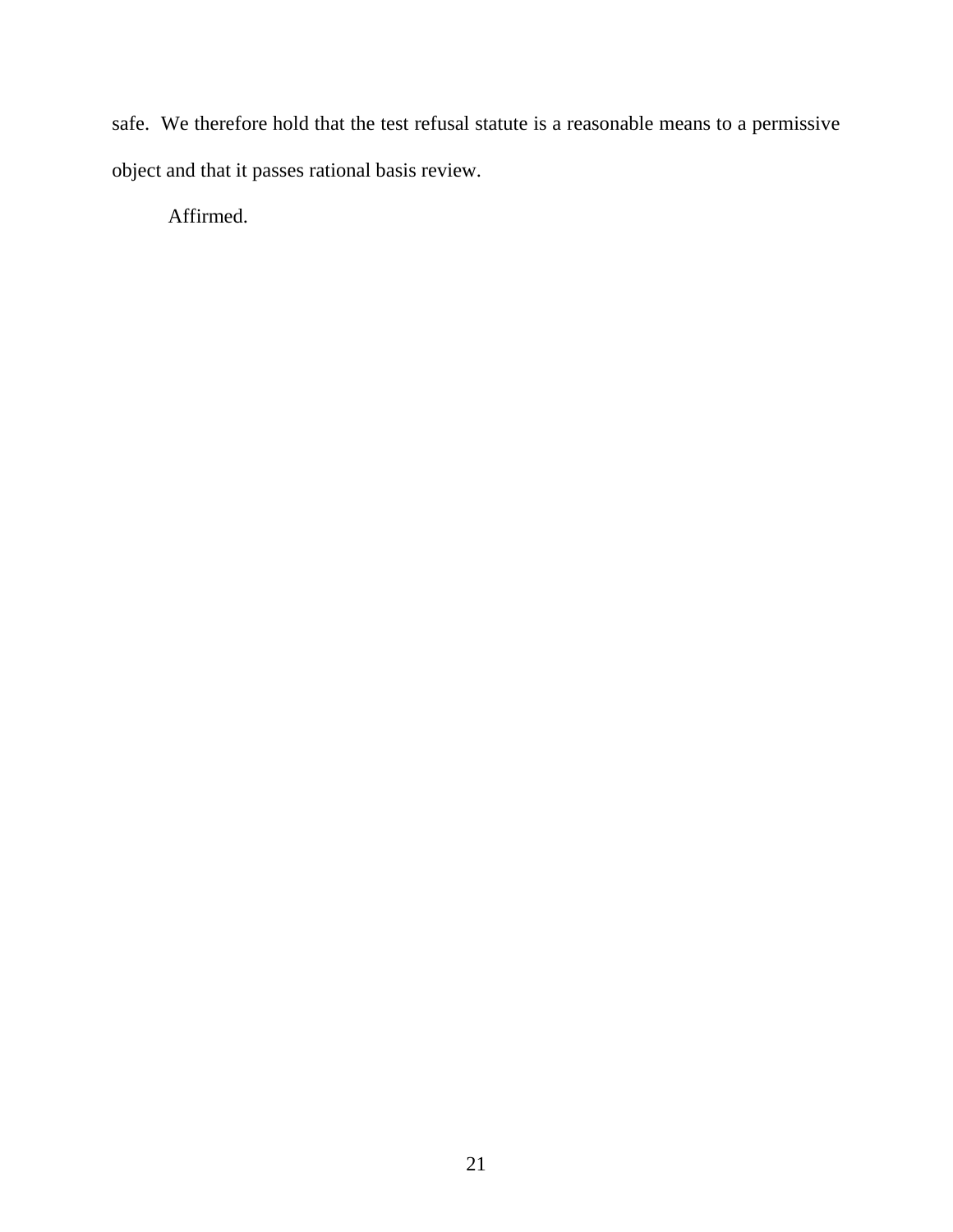#### D I S S E N T

PAGE, Justice, and STRAS, Justice (dissenting jointly).

We respectfully dissent. The court apparently wishes that we lived in a world without *Missouri v. McNeely*, \_\_\_ U.S. \_\_\_, 133 S. Ct. 1552 (2013), and one in which there are no limits to the search-incident-to-arrest doctrine. But we do not live in such a world. The Supreme Court of the United States has decided *McNeely* and, over the past several decades, has limited searches incident to arrest. Even though the court's opinion strikes a confident tone, the truth of the matter is that its decision is borne of obstinance, not law. The court today fundamentally departs from longstanding Fourth Amendment principles, and nullifies the warrant requirement in nearly every drunk-driving case.

### I.

As justices of a state supreme court, we are bound to follow decisions of the Supreme Court of the United States on questions of federal law. U.S. Const. Art. VI. Rather than carrying out its duty, the court selectively quotes from some Supreme Court decisions and ignores others to reach a decision that is at odds with Supreme Court precedent on the scope of searches incident to arrest. Two erroneous assumptions permeate the court's analysis. First, the court assumes, without support, that biological material may be taken from *inside* a person's body as part of a search incident to arrest. Second, the court assumes, again without support, that the rationales underlying the search-incident-to-arrest exception—officer safety and preventing the destruction of evidence, *see Chimel v. California*, 395 U.S. 752, 762-63 (1969)—do not apply to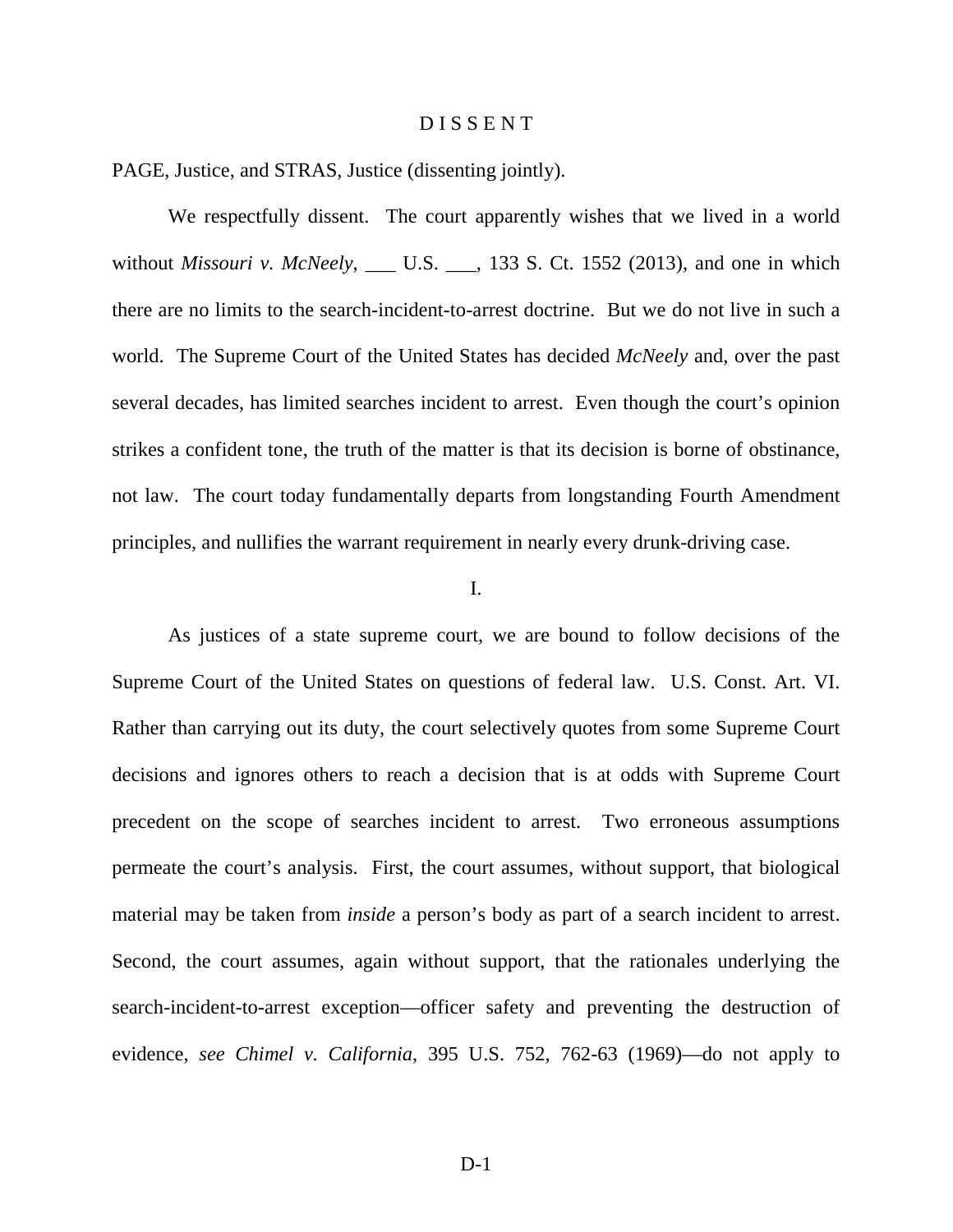searches of a person. In the end, the court ultimately arrives at a decision that is as notable for its disregard of Supreme Court precedent as it is for its defective logic.

## A.

To start with the court's first assumption, the Supreme Court has never implied, much less stated, that the search-incident-to-arrest exception extends to the forcible removal of substances from within a person's body.

The court relies almost exclusively on *United States v. Robinson*, 414 U.S. 218 (1973), a search-incident-to-arrest case that is not as expansive as the court claims. In approving the warrantless breath test that Bernard refused in this case, the court seizes upon *Robinson*'*s* statement that, "in the case of a lawful custodial arrest[,] a full search of the person is not only an exception to the warrant requirement of the Fourth Amendment, but is also a 'reasonable' search under that Amendment." *Id.* at 235. The court then insists, contrary to authority, that the Supreme Court has not subsequently "narrowed the [search-incident-to-arrest] exception with respect to a search of the arrestee's body." The court starts from the premise that the Supreme Court intended a "full search of the person" to be so broadly defined as to include the compelled removal of biological material from inside the body, and then effectively ignores everything the Supreme Court has said since *Robinson* about searches incident to arrest.

Although *Robinson*'s language is broad, it is not unlimited, and it does not support the invasive search at issue in this case. In *Robinson*, the police arrested the defendant for driving after his license had been revoked. 414 U.S. at 220-21. In accordance with standard procedures, an officer searched Robinson and found a cigarette package that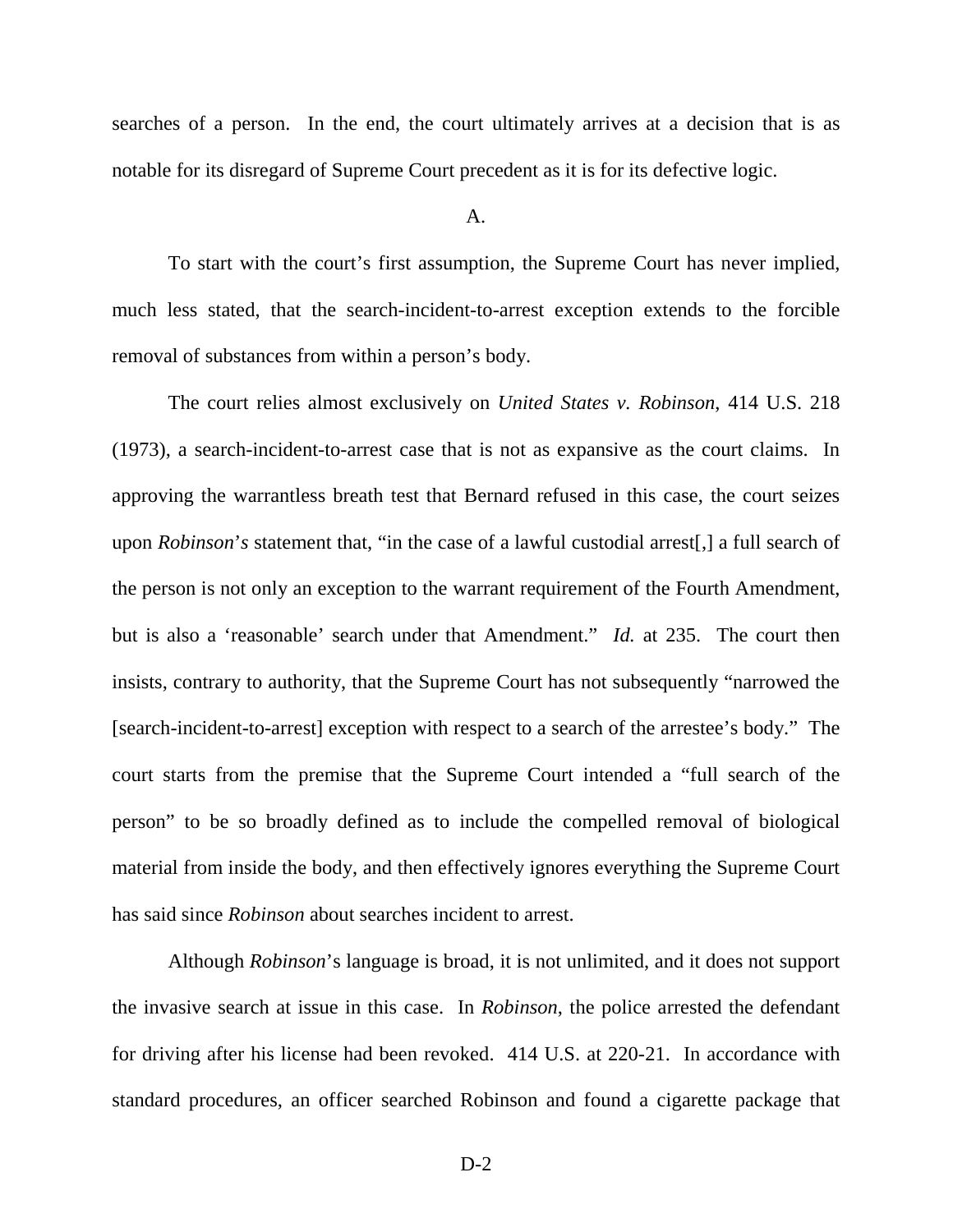contained heroin in Robinson's coat pocket. *Id.* at 221-23. At Robinson's trial, the trial court admitted the heroin into evidence, and Robinson was convicted, largely because of the heroin found during the search incident to his arrest. *Id.* at 223. The Supreme Court held that a search of a person incident to arrest is not limited to a protective frisk for weapons, as in *Terry v. Ohio*, 392 U.S. 1 (1968), and may extend to the preservation of evidence of the particular crime for which the arrest was made. *Id.* at 234-35. Ultimately, the Supreme Court concluded that it was the "lawful arrest" itself that provided the authority to search, and that the search conducted in *Robinson* was reasonable under the Fourth Amendment. *Id.* at 235.

In the context of this case, *Robinson* is more notable for its facts than for what it said. Despite the Supreme Court's broad language, the search in *Robinson* was unremarkable. The "full search of the person" involved only a pat down and an examination of the contents of Robinson's pockets, not an invasive search to retrieve biological material from within his body. *See id.* at 222-23; *see also Illinois v. Lafayette*, 462 U.S. 640, 645 (1983) (stating that "the interests supporting a search incident to arrest would hardly justify disrobing an arrestee on the street").

Any doubt about the bounds of *Robinson* vanished after *Riley v. California*, \_\_\_ U.S. \_\_\_, 134 S. Ct. 2473 (2014), when the Supreme Court confirmed that, when it refers to a search of a person incident to arrest, as in *Robinson*, it is talking about personal property—that is, evidence—found *on* a person. In *Riley*, a case involving the digital content of cell phones, the Supreme Court reviewed the history of the search-incident-toarrest exception. *Id.* at \_\_\_, 134 S. Ct. at 2482-84. After discussing several cases, the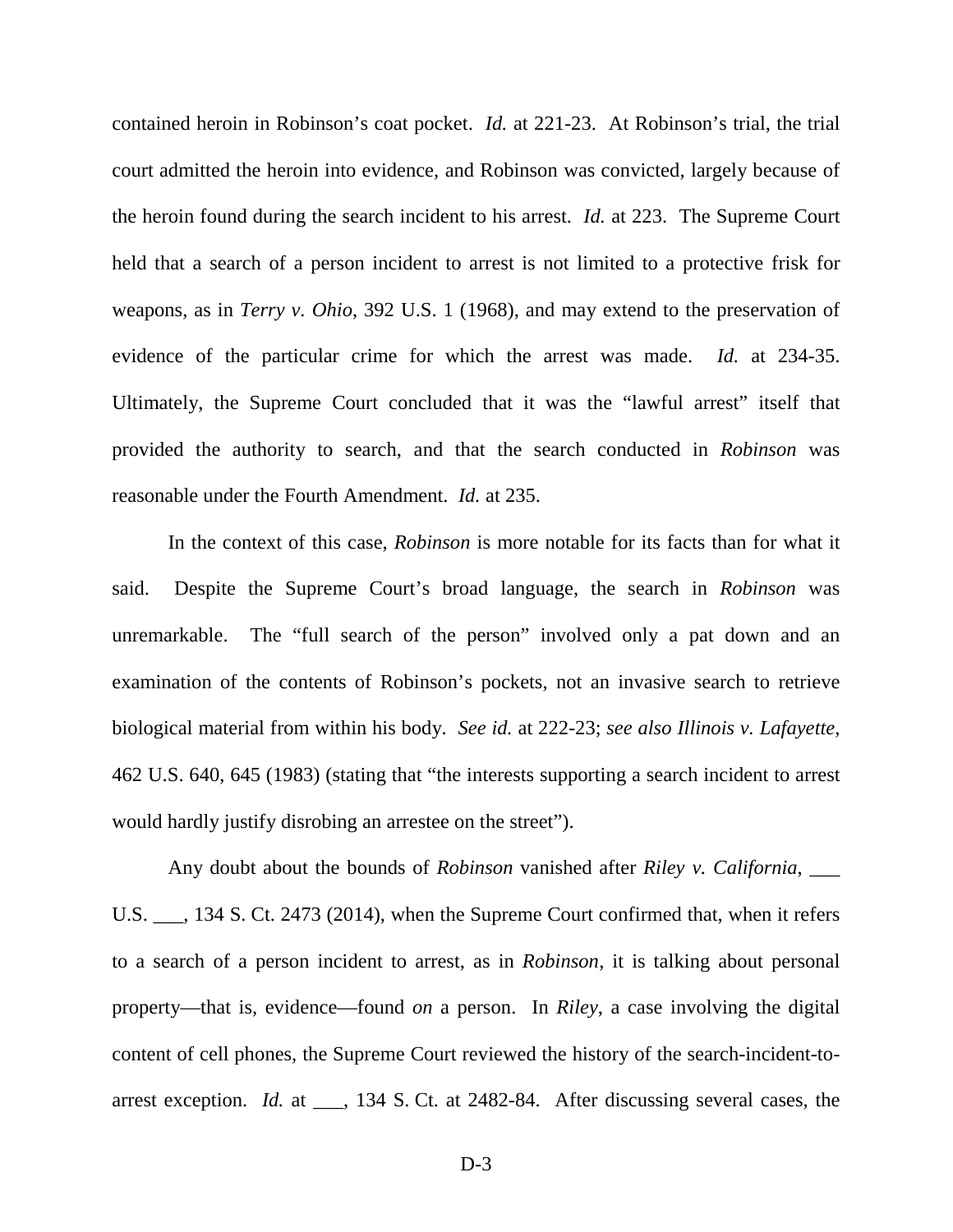Supreme Court turned its attention to *Robinson*. *Id.* at \_\_\_, 134 S. Ct. at 2483-84. It explained that, four years after *Robinson*, it "[had] clarified that [the search-incident-toarrest] exception was limited to '*personal property* . . . immediately associated with the person of the arrestee.' " *Id.* at \_\_\_, 134 S. Ct. at 2484 (quoting *United States v. Chadwick*, 433 U.S. 1, 15 (1977) (emphasis added)); *see also Robinson*, 414 U.S. at 226 (an arresting officer may "search for and seize any evidence *on* the arrestee's person" (quoting *Chimel v. California*, 395 U.S. 752, 762-63 (1969)) (emphasis added)). The Supreme Court repeated its cautionary note about the proper scope of a search incident to arrest just four paragraphs later when it said that, "while *Robinson*'s categorical rule strikes the appropriate balance in the context of *physical objects*, neither of its rationales has much force with respect to digital content on cell phones." *Riley*, \_\_\_ U.S. at \_\_\_, 134 S. Ct. at 2484 (emphasis added); *see also id.* at \_\_\_, 134 S. Ct. at 2489 ("A conclusion that inspecting the contents of an arrestee's pockets works no substantial additional intrusion on privacy beyond the arrest itself may make sense as applied to physical items, but any extension of that reasoning to digital data has to rest on its own bottom."). Given *Riley*'*s* clarification that *Robinson* applies only to physical evidence found on a person's body—and not digital content found on cell phones—the only logical conclusion is that the removal of breath (or blood or urine) from the body to discover an arrestee's blood alcohol level is not part of a search incident to arrest.<sup>[1](#page-24-0)</sup>

<span id="page-24-0"></span><sup>&</sup>lt;sup>1</sup> One could point to the Supreme Court's recent decision in *Maryland v. King*,  $\frac{1}{\sqrt{2}}$ U.S.  $\ldots$ , 133 S. Ct. 1958 (2013), as support for the warrantless breath test at issue in this case. After all, in *King*, the Supreme Court upheld a warrantless search by which jail (Footnote continued on next page.)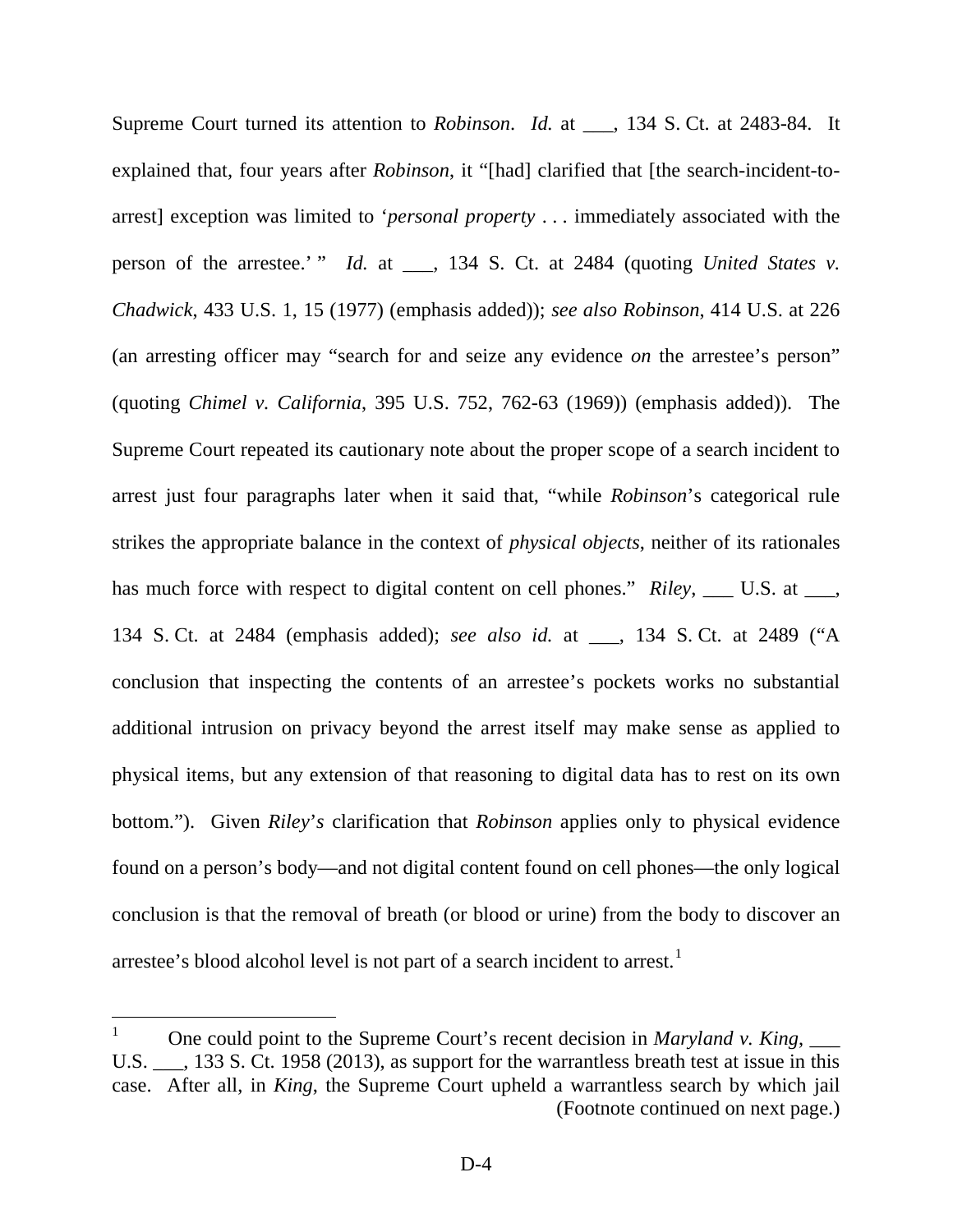The court nevertheless reads *Robinson* as authority for conducting any search of an arrestee, even one that collects material from within a person's body. In doing so, the court fails to address two flaws in its approach. First, molecules of ethanol  $(C<sub>2</sub>H<sub>6</sub>O)$  in a person's blood are not "physical objects" in the same sense as a "crumpled up cigarette package," *see Robinson*, 414. U.S. at 223, coins, *see Chimel*, 395 U.S. at 754, or a bag of cocaine, *see Arizona v. Gant*, 556 U.S. 332, 336 (2009). It seems obvious that, similar to the digital content of a cell phone, alveolar "deep-lung" air "differ[s] in both a

(Footnote continued from previous page.)

 $\overline{a}$ 

Likewise, *Skinner v. Railway Labor Executives' Ass'n*, 489 U.S. 602 (1989), although at least involving a breath test, is a case that arose under a different branch of Fourth Amendment doctrine. In *Skinner*, the Supreme Court upheld a warrantless breath test for railroad employees who worked in a "regulated industry" and had effectively "consent[ed] to significant restrictions in [their] freedom of movement where necessary for [their] employment." *See id.* at 624-25, 628. The triggering event for the breath test conducted in *Skinner* was a "major train accident," not an arrest, and its purpose was safety, not prosecution. *Id.* at 609, 621, 622 n.6. *Skinner* was, in other words, a "special needs" case, and like *King*, the Supreme Court recognized that it was departing from "the usual warrant and probable-cause requirements" applicable to law enforcement. *Id.* at 620 (quoting *Griffin v. Wisconsin*, 483 U.S. 868, 873-74 (1987)). In this case, the State has not identified a "special need" for the warrantless breath test it sought to administer to Bernard.

officials used a buccal swab to collect DNA from an arrestee under a Maryland statute. *Id.* at \_\_\_, 133 S. Ct. at 1980. The statute, the Maryland DNA Collection Act, required officers to collect a DNA sample from arrestees charged with serious crimes, but critically, the Maryland law did not subject the collection requirement to the discretion of officers. *Id.* at  $\qquad$ , 133 S. Ct. at 1970. The Supreme Court sanctioned the warrantless search in *King* as a routine booking procedure, not as a search incident to arrest. *Id.* at \_\_\_, 133 S. Ct. at 1971, 1977. *King* therefore does not permit a warrantless search, as here, when officers have discretion to conduct the search based on individualized suspicion and concerns about evidence preservation, rather than on an administrative interest in identifying the arrestee.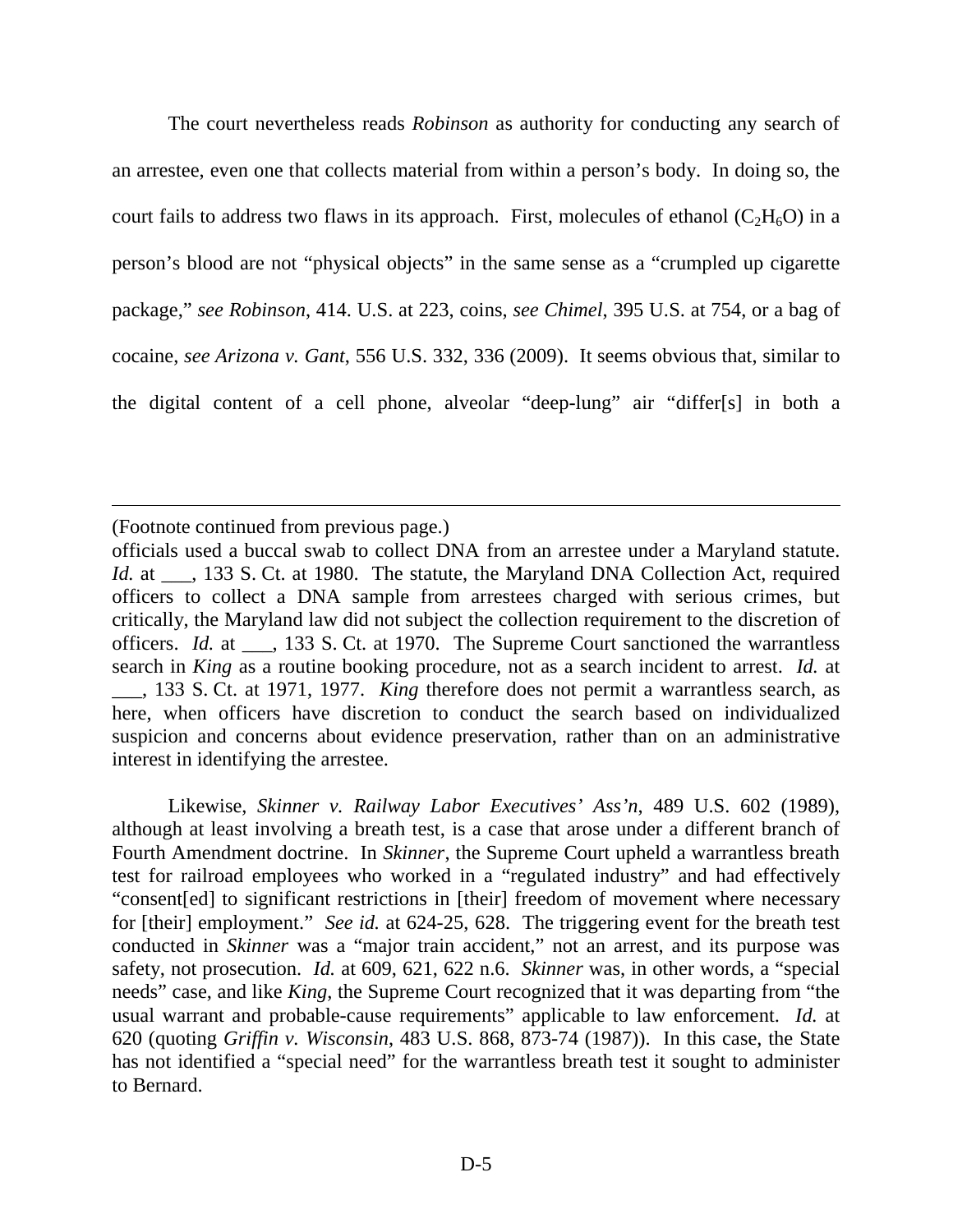quantitative and a qualitative sense from other objects that might be kept on an arrestee's person." *See Riley*, \_\_\_ U.S. at \_\_\_, 134 S. Ct. at [2](#page-26-0)489.<sup>2</sup>

Second, the court fails to acknowledge that a search incident to arrest is limited to evidence found *on* an arrestee's body. Typically, a person taking a breath test must insert a tube into his or her mouth and then comply with the officer's instructions to blow into the tube at a specified rate until the breathalyzer has had sufficient time to analyze a sample of deep-lung air. *See, e.g.*, *California v. Trombetta*, 467 U.S. 479, 481 (1984) (describing requirements for administering the Intoxilyzer). Failure to produce an "adequate . . . sample" is punishable by up to 7 years in prison. *See* Minn. Stat. §§ 169A.20, subds. 2-3, 169A.51-52 (2014). The court does not cite a single Supreme Court case authorizing such a profound intrusion *into* a person's bodily integrity during a search incident to arrest. *Cf. Skinner*, 489 U.S. 616-17 (recognizing that testing deeplung breath, like conducting a blood test, raises "similar concerns about bodily integrity"); *King*, \_\_\_ U.S. at \_\_\_, 133 S. Ct. at 1989 (Scalia, J., dissenting) ("I doubt that the proud men who wrote the charter of our liberties would have been so eager to open their mouths for royal inspection."). The reason is that no such case exists.

<span id="page-26-0"></span><sup>&</sup>lt;sup>2</sup> Even if breath can somehow be considered a "physical object" that is "personal property," any breath test that could have been performed in this case would still not qualify as a search incident to arrest because it would have been "remote in time or place from the arrest." *United States v. Chadwick*, 433 U.S. 1, 15 (1977) (quoting *Preston v. United States*, 376 U.S. 364, 367 (1964)), *abrogated on other grounds by California v. Acevedo*, 500 U.S. 565 (1991). In fact, that is precisely what the Texas Court of Criminal Appeals, the court of last resort for criminal matters in Texas, recently recognized in the context of a blood draw. *See State v. Villarreal*, \_\_\_ S.W.3d \_\_\_, 2014 WL 6734178, at \*15 (Tex. Crim. App. Nov. 26, 2014) (quoting *Chadwick*, 433 U.S. at 15).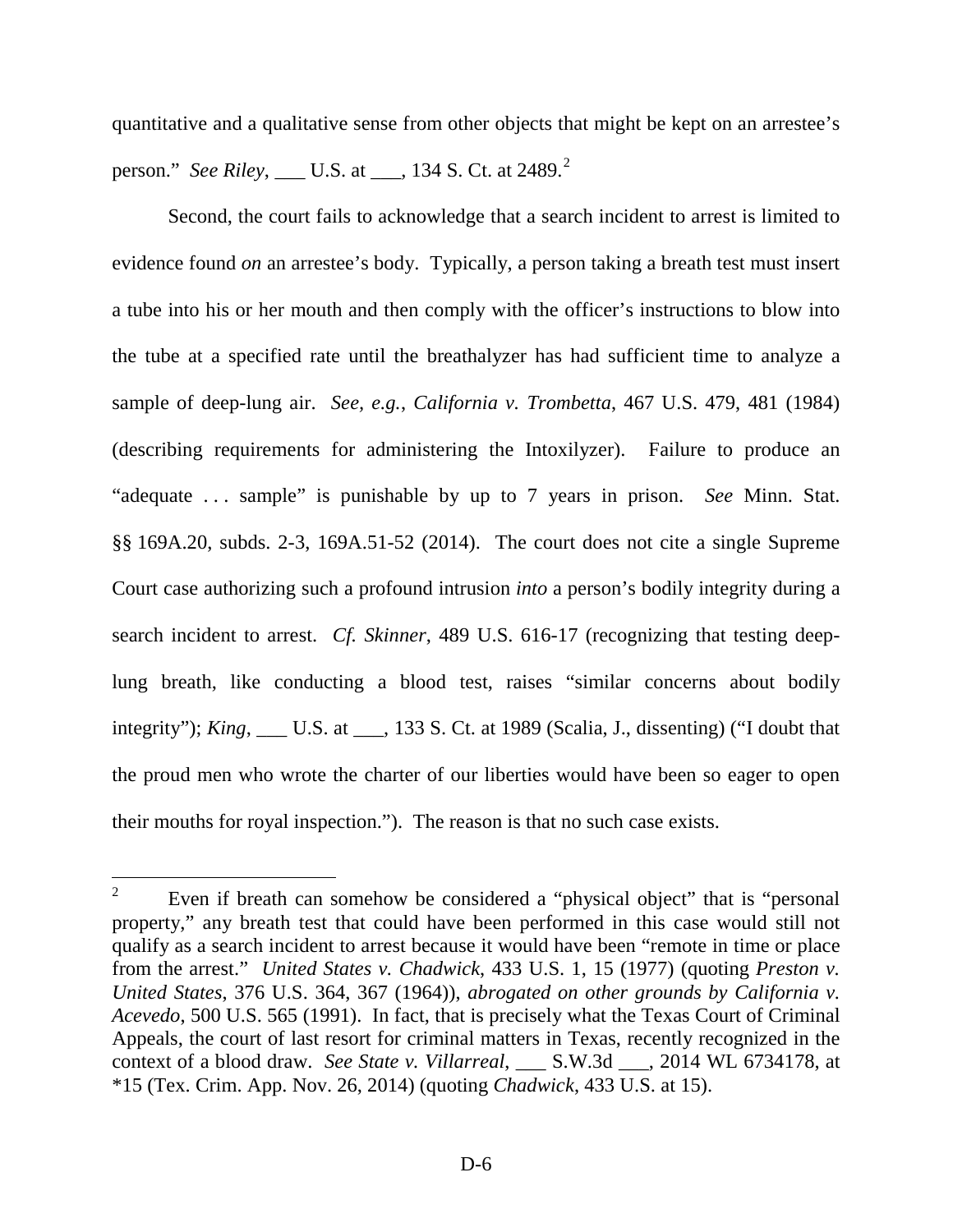A warrantless search is unreasonable unless it falls within a specific exception to the warrant requirement. *Riley*, \_\_\_ U.S. at \_\_\_, 134 S. Ct. at 2482. Instead of acknowledging that its decision repudiates longstanding Fourth Amendment principles, the court responds by saying that the Supreme Court has never explicitly forbidden the particular type of warrantless search at issue in *this* case. Such reasoning, however, turns the warrant requirement on its head, allowing it to serve as a presumption in favor of warrantless searches rather than as a safeguard against them.

## B.

The court's second assumption is equally extreme: that the rationales for the search-incident-to-arrest exception—officer safety and preventing the destruction of evidence—do not apply to searches of a person. Again, the court's assumption is in conflict with Supreme Court precedent.

In *Chimel v. California*, 395 U.S. 752 (1969), the Supreme Court considered whether an arrest of a person in his home permitted the police to search the entirety of the arrestee's three-bedroom home, including his attic and garage. The Supreme Court invalidated the search and identified the two rationales that support searches incident to arrest: protecting the safety of officers and preventing the concealment and destruction of evidence. *Id.* at 762-63. Those rationales allow an arresting officer, without a warrant, to (1) "search the person arrested in order to remove any weapons," (2) "search for and seize any evidence *on the arrestee's person* in order to prevent its concealment or destruction," and (3) search in "the area into which an arrestee might reach." *Id.* (emphasis added); *see also Riley*, \_\_\_ U.S. at \_\_\_, 134 S. Ct. at 2483 (quoting *Chimel*,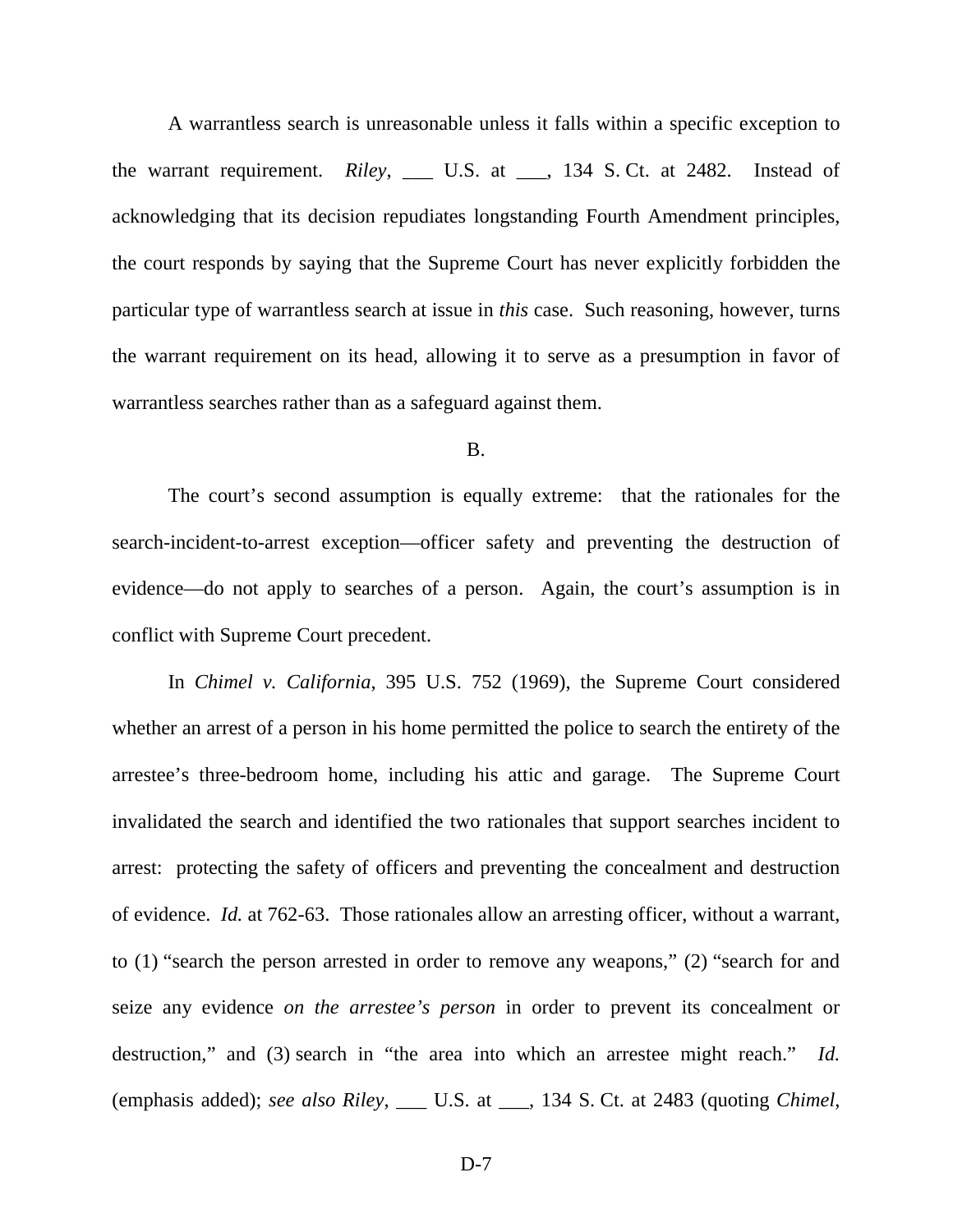395 U.S. at 762-63). The court now contends, however, that neither rationale applies to a search for evidence on an arrestee's person, but only to searches of the area under the arrestee's immediate control.

As support, the court seizes on *Riley*'s acknowledgement of "*Robinson*'s admonition that searches of a person incident to arrest, 'while based upon the need to disarm and to discover evidence,' are reasonable regardless of 'the probability in a particular arrest situation that weapons or evidence would in fact be found.' " \_\_\_ U.S. at \_\_\_, 134 S. Ct. at 2485 (quoting *Robinson*, 414 U.S. at 235). The court references this statement as proof that, "far from overruling or narrowing *Robinson*, the [Supreme] Court [in *Riley*] recognized again *Robinson*'s 'categorical rule' allowing a search of the person of an arrestee justified only by the custodial arrest itself . . . ."

The court misinterprets *Robinson*, and entirely ignores the remainder of *Riley*, including its holding, which "decline[d] to extend *Robinson* to searches of data on cell phones" based on the rationales from *Chimel*. \_\_\_ U.S. at \_\_\_, 134 S. Ct. at 2485. As the Supreme Court explained, *Robinson* rejected the need for "case-by-case adjudication" to determine whether the *Chimel* rationales were present in a "particular arrest situation." *Id.* at \_\_\_, \_\_\_, 134 S Ct. at 2483, 2485; *see also United States v. Chadwick*, 433 U.S. 1, 14-15 (1977) (explaining that *Robinson* eliminated the need for an arresting officer "to calculate the probability that weapons or destructible evidence may be involved" before conducting a search incident to arrest), *abrogated on other grounds by California v. Acevedo*, 500 U.S. 565 (1991). But neither *Robinson* nor *Riley* rejected the *Chimel*  rationales as bookends for the circumstances under which the search-incident-to-arrest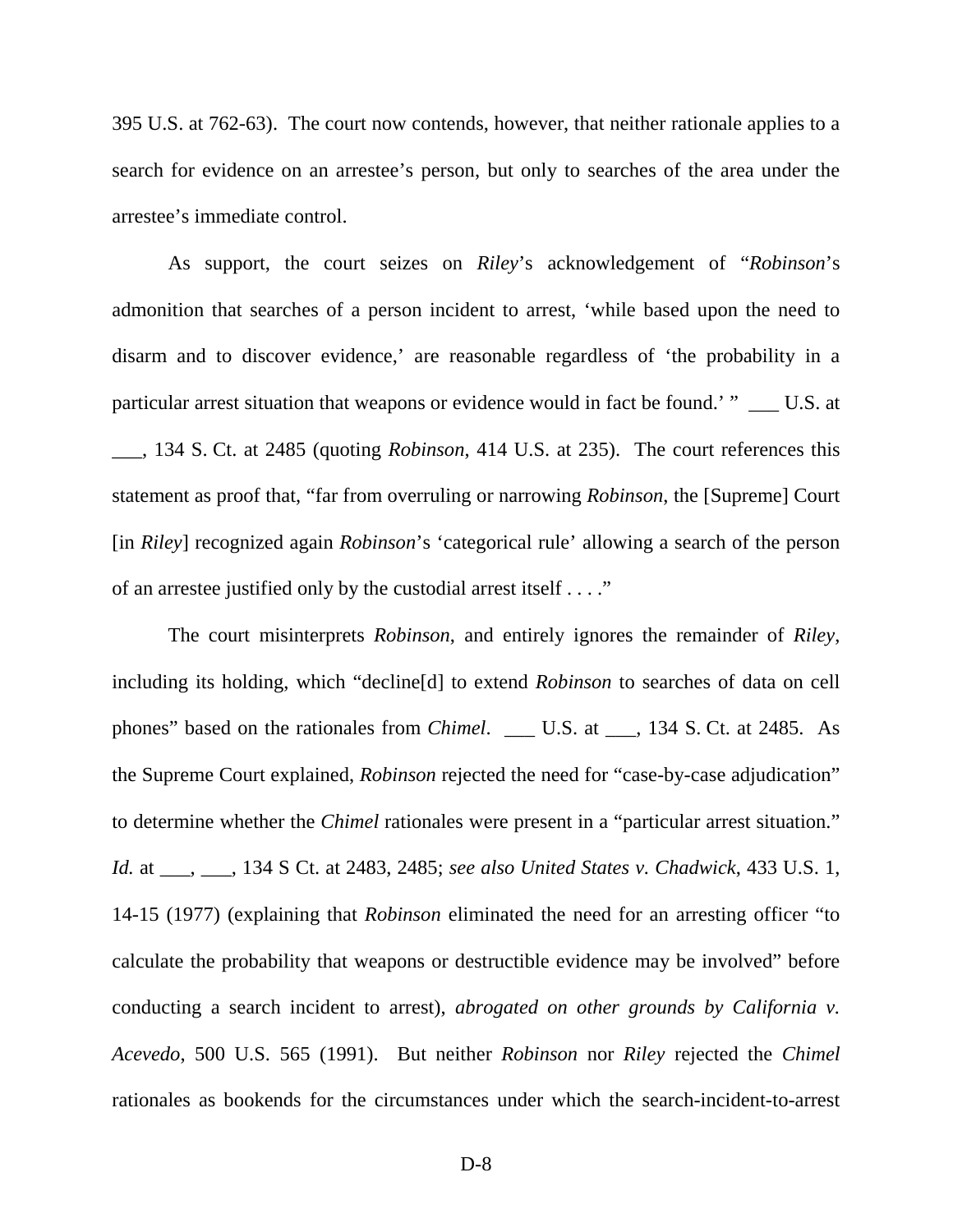exception applies.<sup>[3](#page-29-0)</sup> See, e.g., *Knowles v. Iowa*, 525 U.S. 113, 119 (1998) (rejecting the search-incident-to-arrest exception in the context of issuance of citations, "a situation where the concern for officer safety is not present to the same extent and the concern for destruction or loss of evidence is not present at all."). After all, the Supreme Court framed the question in *Riley* as "whether application of the search incident to arrest doctrine to this particular category of effects would '*untether the rule from the justifications underlying the* Chimel *exception*.' " *Riley*, 134 S. Ct. at 2485 (emphasis added) (quoting *Arizona v. Gant*, 556 U.S. 332, 343 (2009)).

More broadly, it is clear that the court *needs* to cast aside the *Chimel* rationales to reach its decision today. The *only* justification for allowing police to conduct a warrantless breath test is the preservation of evidence due to the natural dissipation of alcohol from a person's bloodstream. In *McNeely*, however, the Supreme Court specifically rejected the proposition that the natural metabolization of alcohol constitutes a *per se* exigency justifying a warrantless blood test. \_\_\_ U.S. at \_\_\_, 133 S. Ct. at 1568. It explained that blood alcohol testing

is different in critical respects from other destruction-of-evidence cases in which the police are truly confronted with a " 'now-or-never' " situation. In contrast to, for example, circumstances in which the suspect has control

<span id="page-29-0"></span><sup>&</sup>lt;sup>3</sup> In fact, in an opinion concurring in part and concurring in the judgment, Justice Alito wrote separately to advance a variation on the court's argument today: that "the [search-incident-to-arrest] rule is not closely linked to the need for officer safety and evidence preservation" because "these rationales fail to explain the rule's well-recognized scope." *Riley*, \_\_\_ U.S. at \_\_\_, 134 S. Ct. at 2496 (Alito, J., concurring). Whatever the merits of Justice Alito's argument, it is notable that no other member of the Supreme Court joined Justice Alito's concurrence, and that the majority opinion in *Riley* continued to adhere to the two rationales from *Chimel*.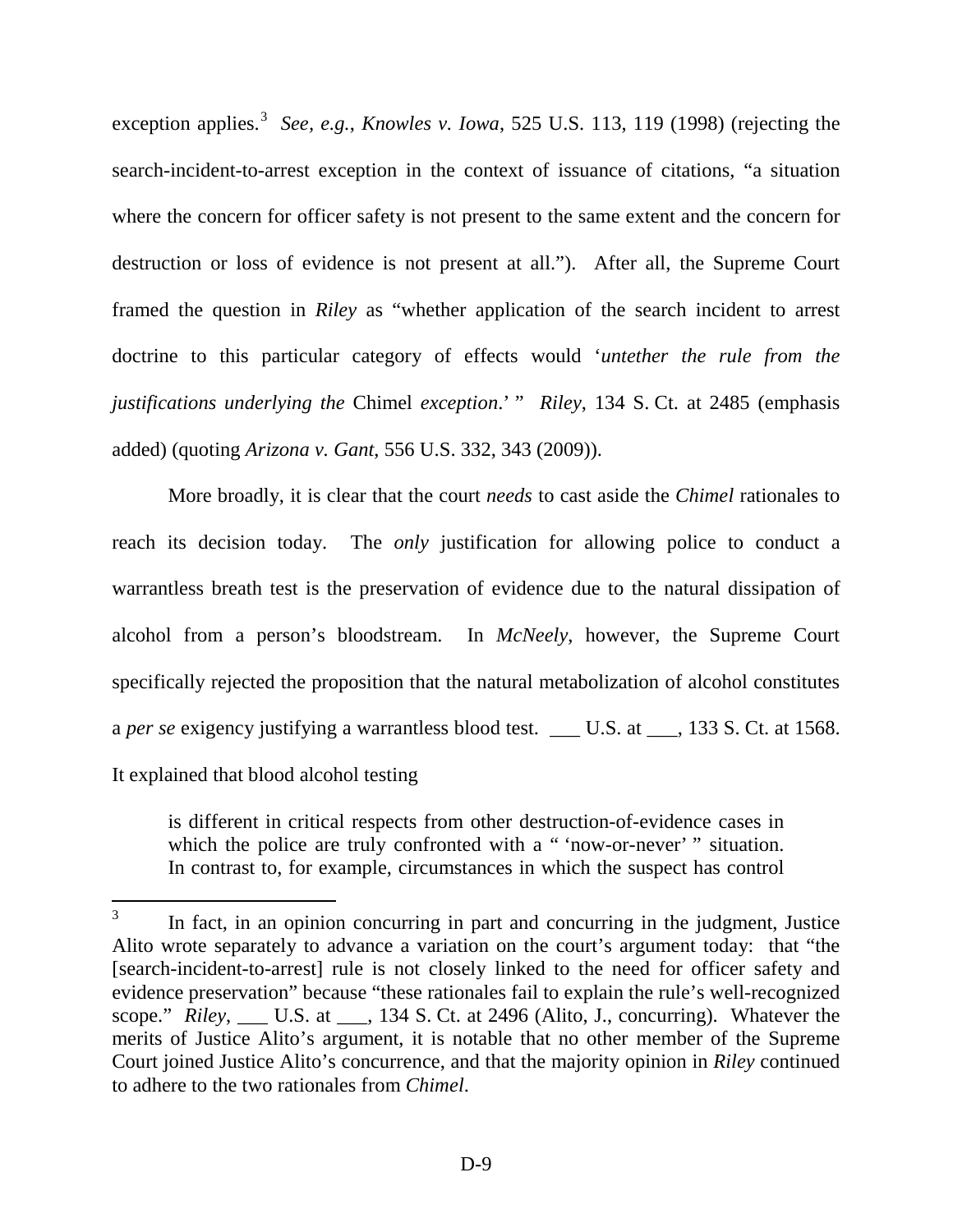over easily disposable evidence, BAC evidence from a drunk-driving suspect naturally dissipates over time in a gradual and relatively predictable manner.

*Id.* at \_\_\_, 133 S. Ct. at 1561 (internal citations omitted). The Supreme Court then made clear that officers are required to get a warrant to test a suspect's blood alcohol content if they can reasonably do so under the circumstances. *Id.* at \_\_\_, 133 S. Ct. at 1561-63; *see also Riley*, \_\_\_ U.S. at \_\_\_, 134 S. Ct. at 2495 (stating that the answer to "what police must do before searching a cell phone seized incident to arrest is accordingly simple—get a warrant"). It strains credulity to suppose that, after the Supreme Court carefully examined the exigent-circumstances exception in *McNeely*, it would conclude in some future case that the search would have been justified anyway under the search-incidentto-arrest doctrine, which according to *Chimel* and *Riley* turns on the same rationale regarding the preservation of evidence that the Supreme Court explicitly rejected in *McNeely*. *See* \_\_\_ U.S. at \_\_\_, 133 S. Ct. at 1557 (noting that McNeely was under arrest when the blood test was performed); *see also State v. Villarreal*, \_\_\_ S.W.3d \_\_\_, 2014 WL 6734178, at \*15 (Tex. Crim. App. Nov. 26, 2014) (holding that the search-incidentto-arrest exception "is inapplicable" to a warrantless blood draw because neither of the two *Chimel* justifications applies). In fact, by casting aside *Chimel*'s rationales and creating a novel bright-line rule, the court simply readopts a per se exigency under a different name. *See State v. Shriner*, 751 N.W.2d 538, 549 (Minn. 2008) (establishing the evanescent nature of alcohol in the bloodstream as a single-factor exigency), *abrogated by Missouri v. McNeely*, \_\_\_ U.S. \_\_\_, 133 S. Ct. 1552, 1558 & n.2 (2013) (no such single-factor exigency exists).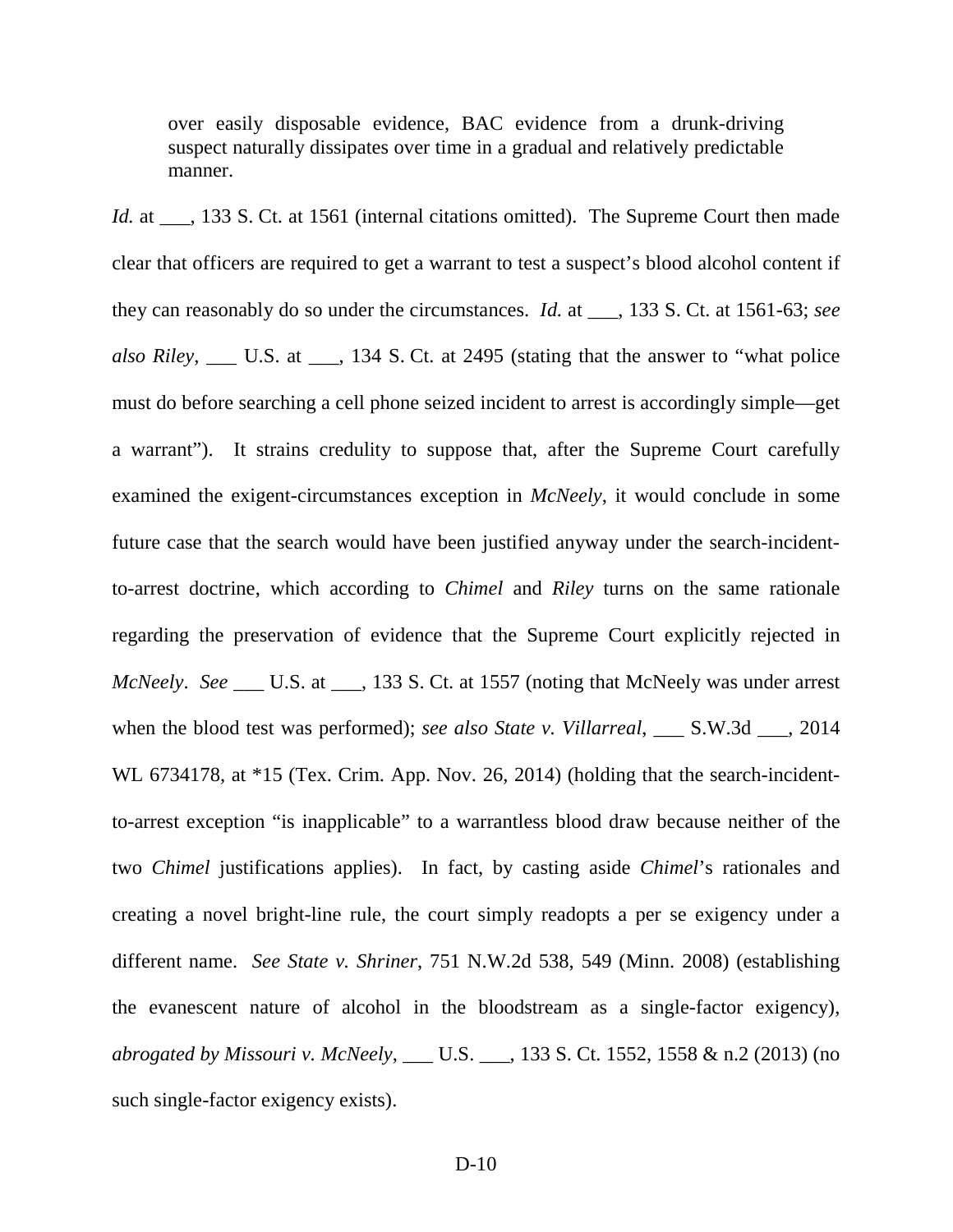II.

The only remaining question is whether the test-refusal statute, which requires a person to submit to a breath, blood, or urine test upon suspicion of drunk driving or face stiff criminal penalties, is constitutional. *See* Minn. Stat. §§ 169A.20; 169A.24; 169A.25; 169A.26 (2014) (making the crime of test refusal a first-, second-, or third-degree driving-while-impaired offense depending on whether an aggravating factor is present). We conclude that, in Bernard's case, it is not.

In *Camara v. Municipal Court of S.F.*, 387 U.S. 523 (1967), the Supreme Court held that a state cannot criminalize the refusal to consent to an illegal warrantless search. *Id.* at 540; *see also See v. City of Seattle*, 387 U.S. 541 (1967) (companion case). The appellant in *Camara* was charged with a misdemeanor offense when he refused to allow housing inspectors to enter his residence to conduct a search of the premises without a warrant. 387 U.S*.* at 525-27. The prosecution arose out of a San Francisco ordinance that allowed certain "[a]uthorized employees" of the City to "enter, at reasonable times, any building, structure, or premises in the City to perform any duty imposed upon them by the Municipal Code." *Id*. at 526, 527 n.2. Once the Supreme Court concluded that the search was illegal, it held that the "appellant had a constitutional right to insist that the inspectors obtain a warrant to search and that appellant may not constitutionally be convicted for refusing to consent to the inspection." *Id.* at 540.

There are, to be sure, instances in which it would be constitutional to apply the test-refusal statute to impose criminal penalties on suspected drunk drivers who refuse a blood, breath, or urine test. But those instances are limited to circumstances in which the